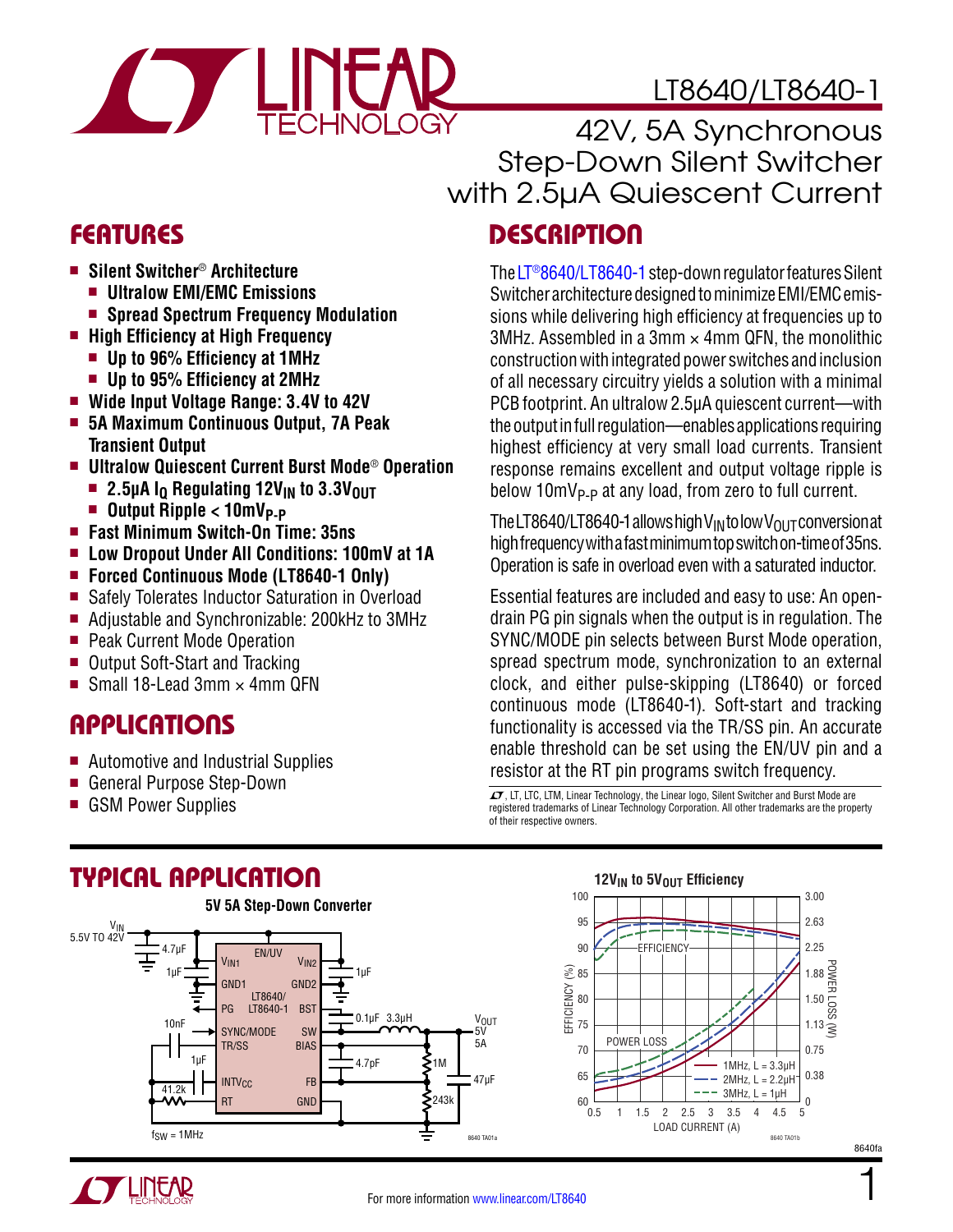### Absolute Maximum Ratings Pin Configuration

| (Note 1)                                      |  |
|-----------------------------------------------|--|
|                                               |  |
|                                               |  |
|                                               |  |
|                                               |  |
| Operating Junction Temperature Range (Note 2) |  |
| LT8640E/LT8640-1E  -40°C to 125°C             |  |
| LT8640I/LT8640-1I  -40°C to 125°C             |  |
|                                               |  |
|                                               |  |
|                                               |  |



# ORDER INFORMATION

| <b>LEAD FREE FINISH</b> | <b>TAPE AND REEL</b> | <b>PART MARKING*</b> | <b>PACKAGE DESCRIPTION</b>             | <b>TEMPERATURE RANGE</b>            |
|-------------------------|----------------------|----------------------|----------------------------------------|-------------------------------------|
| LT8640EUDC#PBF          | LT8640EUDC#TRPBF     | LGNJ                 | 18-Lead (3mm × 4mm) Plastic QFN        | $-40^{\circ}$ C to 125°C            |
| LT8640IUDC#PBF          | LT8640IUDC#TRPBF     | LGNJ                 | 18-Lead (3mm × 4mm) Plastic QFN        | $-40^{\circ}$ C to 125 $^{\circ}$ C |
| LT8640HUDC#PBF          | I T8640HUDC#TRPRF    | LGNJ                 | 18-Lead (3mm $\times$ 4mm) Plastic QFN | $-40^{\circ}$ C to 150°C            |
| LT8640EUDC-1#PBF        | LT8640EUDC-1#TRPBF   | LGVT                 | 18-Lead (3mm $\times$ 4mm) Plastic QFN | $-40^{\circ}$ C to 125 $^{\circ}$ C |
| LT8640IUDC-1#PBF        | LT8640IUDC-1#TRPBF   | LGVT                 | 18-Lead (3mm × 4mm) Plastic QFN        | $-40^{\circ}$ C to 125°C            |

Consult LTC® Marketing for parts specified with wider operating temperature ranges. \*The temperature grade is identified by a label on the shipping container.

For more information on lead free part marking, go to:<http://www.linear.com/leadfree/>

For more information on tape and reel specifications, go to: <http://www.linear.com/tapeandreel/>

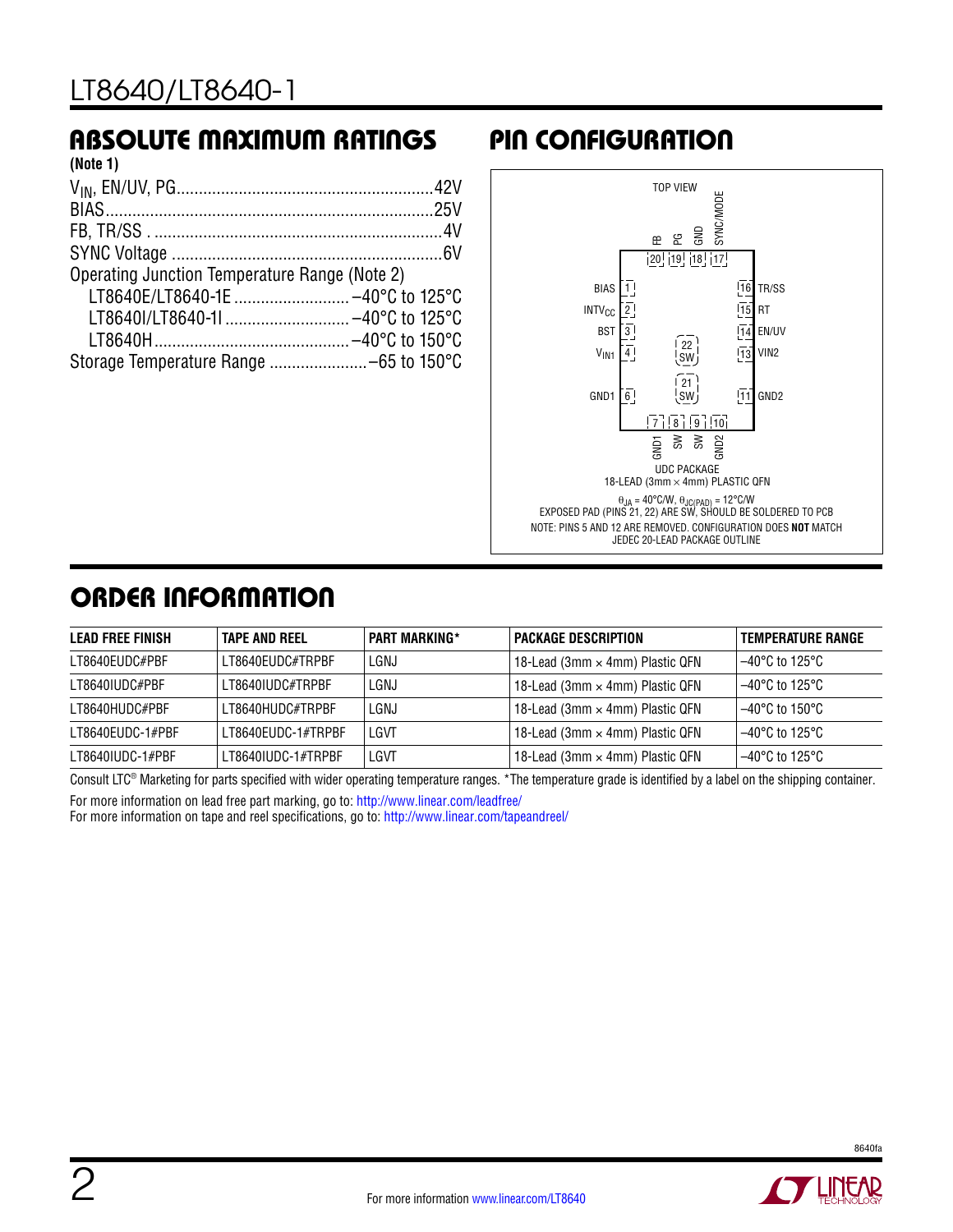### ELECTRICAL CHARACTERISTICS The  $\bullet$  denotes the specifications which apply over the full operating

temperature range, otherwise specifications are at T<sub>A</sub> = 25°C.

| <b>PARAMETER</b>                                            | <b>CONDITIONS</b>                                                                                                                            |                             | <b>MIN</b>          | <b>TYP</b>         | <b>MAX</b>         | <b>UNITS</b>             |
|-------------------------------------------------------------|----------------------------------------------------------------------------------------------------------------------------------------------|-----------------------------|---------------------|--------------------|--------------------|--------------------------|
| Minimum Input Voltage                                       |                                                                                                                                              | $\bullet$                   |                     | 2.9                | 3.4                | V                        |
| V <sub>IN</sub> Quiescent Current                           | $V_{EN/UV} = 0V$                                                                                                                             | $\bullet$                   |                     | 0.75<br>0.75       | 3<br>10            | μA<br>μA                 |
|                                                             | $V_{FN/UV}$ = 2V, Not Switching, $V_{SYNC}$ = 0V                                                                                             | $\bullet$                   |                     | 1.7<br>1.7         | 4<br>10            | μA<br>μA                 |
|                                                             | $V_{EN/UV}$ = 2V, Not Switching, $V_{SYNC}$ = 2V (LT8640 Only)                                                                               |                             |                     | 0.3                | 0.5                | mA                       |
| V <sub>IN</sub> Current in Regulation                       | $V_{\text{OUT}} = 0.97V$ , $V_{\text{IN}} = 6V$ , Output Load = 100µA<br>$V_{\text{OUT}} = 0.97V$ , $V_{\text{IN}} = 6V$ , Output Load = 1mA | $\bullet$                   |                     | 21<br>220          | 50<br>350          | μA<br>μA                 |
| Feedback Reference Voltage                                  | $V_{IN}$ = 6V, $I_{LOAD}$ = 0.5A<br>$V_{IN}$ = 6V, $I_{LOAD}$ = 0.5A                                                                         | $\bullet$                   | 0.964<br>0.958      | 0.970<br>0.970     | 0.976<br>0.982     | V<br>V                   |
| <b>Feedback Voltage Line Regulation</b>                     | $V_{IN}$ = 4.0V to 42V, $I_{LOAD}$ = 0.5A                                                                                                    | $\bullet$                   |                     | 0.004              | 0.02               | $\%N$                    |
| Feedback Pin Input Current                                  | $V_{FB} = 1V$                                                                                                                                |                             | $-20$               |                    | 20                 | пA                       |
| <b>BIAS Pin Current Consumption</b>                         | $V_{BIAS} = 3.3V, I_{LOAD} = 1A, 2MHz$                                                                                                       |                             |                     | 11                 |                    | mA                       |
| Minimum On-Time                                             | $II$ $OAD = 1A$ , SYNC = 0V<br>$I_{\text{LOAD}}$ = 1A, SYNC = 3.3V                                                                           | $\bullet$<br>$\bullet$      |                     | 35<br>35           | 50<br>50           | ns<br>ns                 |
| Minimum Off-Time                                            |                                                                                                                                              |                             |                     | 80                 | 110                | ns                       |
| <b>Oscillator Frequency</b>                                 | $R_T = 221k$ , $I_{LOAD} = 1A$<br>$R_T = 60.4k$ , $I_{LOAD} = 1A$<br>$R_T = 18.2k$ , $I_{LOAD} = 1A$                                         | $\bullet$<br>●<br>$\bullet$ | 180<br>665<br>1.85  | 210<br>700<br>2.00 | 240<br>735<br>2.15 | kHz<br>kHz<br><b>MHz</b> |
| Top Power NMOS On-Resistance                                | $I_{SW} = 1A$                                                                                                                                |                             |                     | 67                 |                    | $m\Omega$                |
| Top Power NMOS Current Limit                                |                                                                                                                                              | $\bullet$                   | 7.5                 | 10                 | 12.5               | A                        |
| Bottom Power NMOS On-Resistance                             | $V_{INTVCC} = 3.4V$ , $I_{SW} = 1A$                                                                                                          |                             |                     | 28                 |                    | $m\Omega$                |
| <b>SW Leakage Current</b>                                   | $V_{IN}$ = 42V, $V_{SW}$ = 0V, 42V                                                                                                           |                             | $-15$               |                    | 15                 | μA                       |
| EN/UV Pin Threshold                                         | <b>EN/UV Rising</b>                                                                                                                          | $\bullet$                   | 0.94                | 1.0                | 1.06               | $\mathsf{V}$             |
| <b>EN/UV Pin Hysteresis</b>                                 |                                                                                                                                              |                             |                     | 40                 |                    | mV                       |
| <b>EN/UV Pin Current</b>                                    | $V_{EN/UV} = 2V$                                                                                                                             |                             | $-20$               |                    | 20                 | пA                       |
| PG Upper Threshold Offset from V <sub>FB</sub>              | V <sub>FB</sub> Falling                                                                                                                      | $\bullet$                   | 5                   | 7.5                | 10.25              | $\frac{0}{0}$            |
| PG Lower Threshold Offset from VFB                          | V <sub>FB</sub> Rising                                                                                                                       | $\bullet$                   | $-5.25$             | $-8$               | $-10.75$           | $\%$                     |
| PG Hysteresis                                               |                                                                                                                                              |                             |                     | 0.2                |                    | $\frac{0}{0}$            |
| PG Leakage                                                  | $V_{PG} = 3.3V$                                                                                                                              |                             | $-40$               |                    | 40                 | пA                       |
| PG Pull-Down Resistance                                     | $V_{PG} = 0.1V$                                                                                                                              | $\bullet$                   |                     | 700                | 2000               | $\Omega$                 |
| SYNC/MODE Threshold                                         | SYNC/MODE DC and Clock Low Level Voltage<br>SYNC/MODE Clock High Level Voltage<br>SYNC/MODE DC High Level Voltage                            |                             | 0.7<br>$1.0$<br>2.3 | 0.9<br>1.2<br>2.6  | 1.1<br>1.4<br>2.9  | V<br>V<br>$\mathsf{V}$   |
| <b>Spread Spectrum Modulation</b><br><b>Frequency Range</b> | $R_T = 60.4k$ , $V_{SYNC} = 3.3V$                                                                                                            |                             |                     | 22                 |                    | $\%$                     |
| <b>Spread Spectrum Modulation Frequency</b>                 | $VSYNC = 3.3V$                                                                                                                               |                             |                     | $\mathbf{3}$       |                    | kHz                      |
| <b>TR/SS Source Current</b>                                 |                                                                                                                                              | $\bullet$                   | 1.2                 | 1.9                | 2.6                | μA                       |
| TR/SS Pull-Down Resistance                                  | Fault Condition, TR/SS = 0.1V                                                                                                                |                             |                     | 200                |                    | $\Omega$                 |

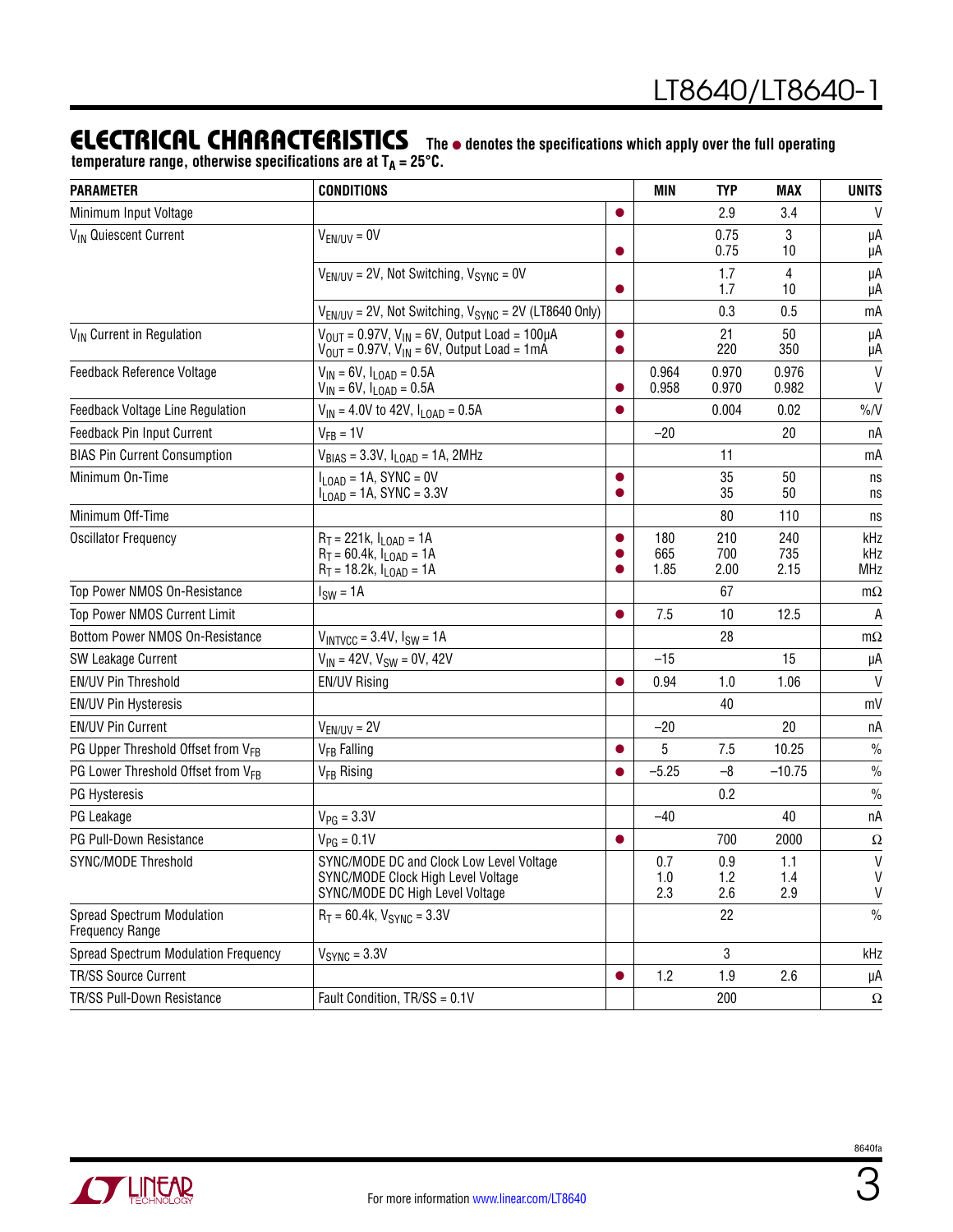#### Electrical Characteristics The  $\bullet$  denotes the specifications which apply over the full operating temperature range, otherwise specifications are at T<sub>A</sub> = 25°C.

| <b>PARAMETER</b>                                                                                        | CONDITIONS                                                  | MIN  | TYP | <b>MAX</b> | <b>UNITS</b>  |
|---------------------------------------------------------------------------------------------------------|-------------------------------------------------------------|------|-----|------------|---------------|
| LT8640-1 Output Sink Current in Forced<br><b>Continuous Mode</b>                                        | $V_{\text{FR}}$ = 1.01V, L = 6.8µH, R $_{\text{T}}$ = 60.4k | 0.25 | 0.6 |            | A             |
| LT8640-1 $V_{IN}$ to Disable Forced Continuous<br>Mode                                                  | V <sub>IN</sub> Rising                                      | 35   | 37  | 39         | V             |
| LT8640-1 $V_{FB}$ Offset from Feedback<br>Reference Voltage to Disable Forced<br><b>Continuous Mode</b> | $V_{FB}$ Rising                                             |      | 9.5 | 12         | $\frac{0}{0}$ |

**Note 1:** Stresses beyond those listed under Absolute Maximum Ratings may cause permanent damage to the device. Exposure to any Absolute Maximum Rating condition for extended periods may affect device reliability and lifetime.

**Note 2:** The LT8640E/LT8640-1E is guaranteed to meet performance specifications from 0°C to 125°C junction temperature. Specifications over the –40°C to 125°C operating junction temperature range are assured by design, characterization, and correlation with statistical process controls. The LT8640I/LT8640-1I is guaranteed over the full –40°C to 125°C operating junction temperature range. The LT8640H/LT8640-1H is guaranteed over the full –40°C to 150°C operating junction temperature range. High junction temperatures degrade operating lifetimes. Operating

lifetime is derated at junction temperatures greater than 125°C. The junction temperature  $(T_J, in °C)$  is calculated from the ambient temperature ( $T_A$  in  $\degree$ C) and power dissipation (PD, in Watts) according to the formula:

$$
T_J = T_A + (PD \bullet \theta_{JA})
$$

where  $\theta_{JA}$  (in °C/W) is the package thermal impedance.

**Note 3:** This IC includes overtemperature protection that is intended to protect the device during overload conditions. Junction temperature will exceed 150°C when overtemperature protection is active. Continuous operation above the specified maximum operating junction temperature will reduce lifetime.

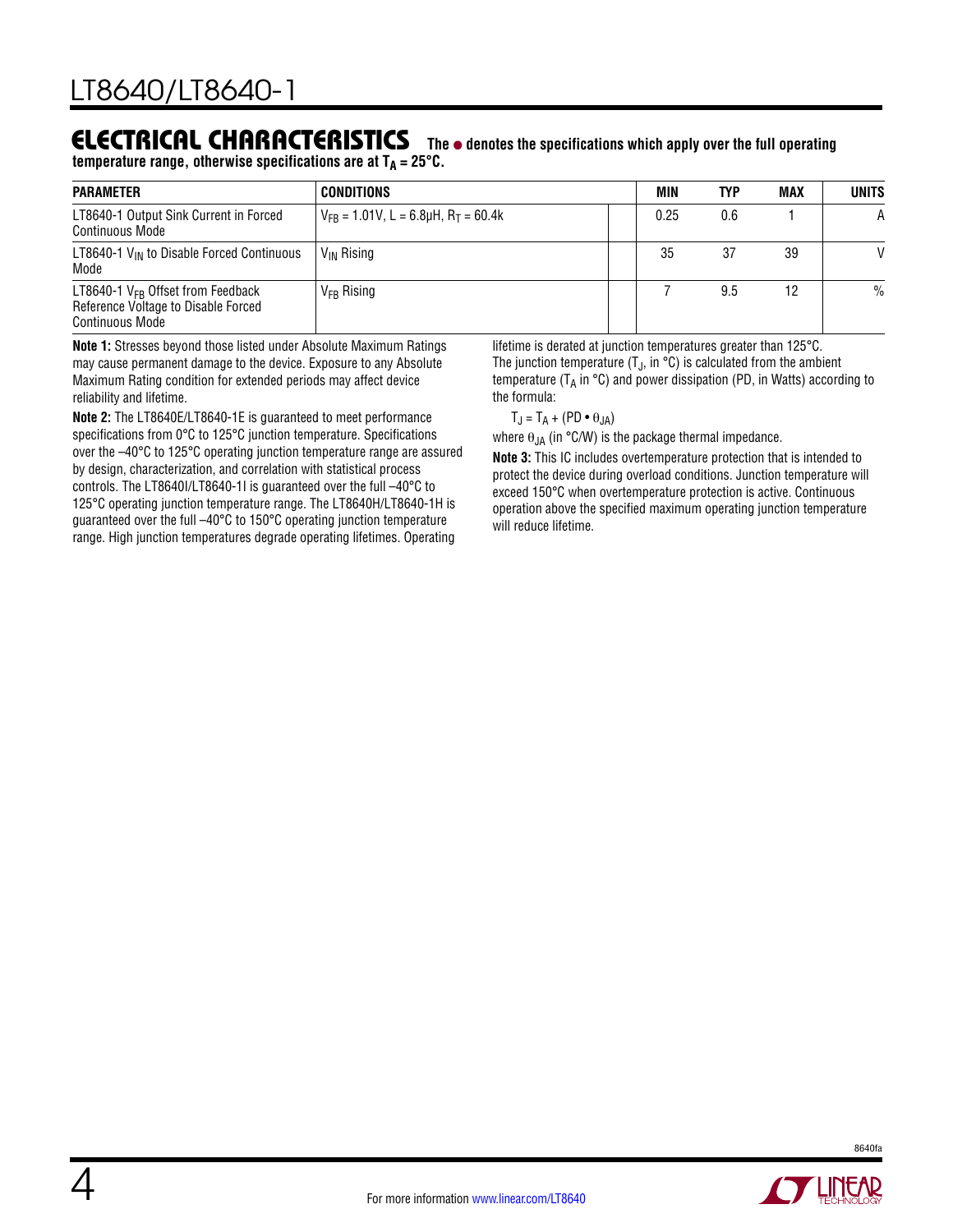POWER LOSS (W)

POWER LOSS (W)

### Typical Performance Characteristics









**Efficiency at 3.3V<sub>OUT</sub>** 



**Efficiency vs Frequency** 96 94 1 92 EFFICIENCY (%) EFFICIENCY (%) 90 88 86 84  $V_{IN}$  = 12V  $V_{\text{OUT}} = 3.3V$ 82 l<sub>LOAD</sub> = 2A<br>L = IHLP3232DZ-01, 4.7μH 80 0 0.5 1 1.5 2 2.5 3 SWITCHING FREQUENCY (MHz) 8640 G07



**Reference Voltage** 



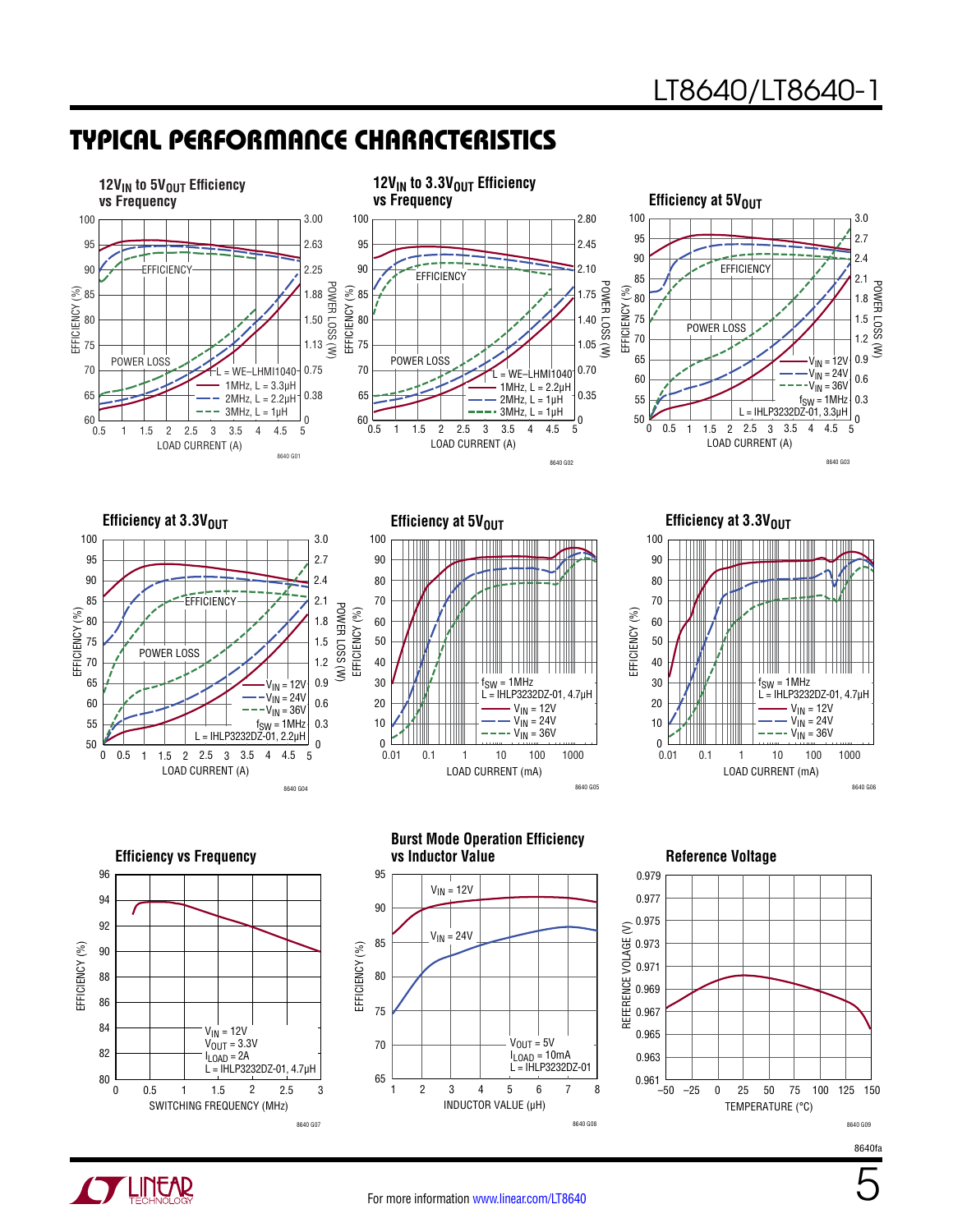







**Top FET Current Limit vs Duty Cycle Top FET Current Limit**











8640fa



6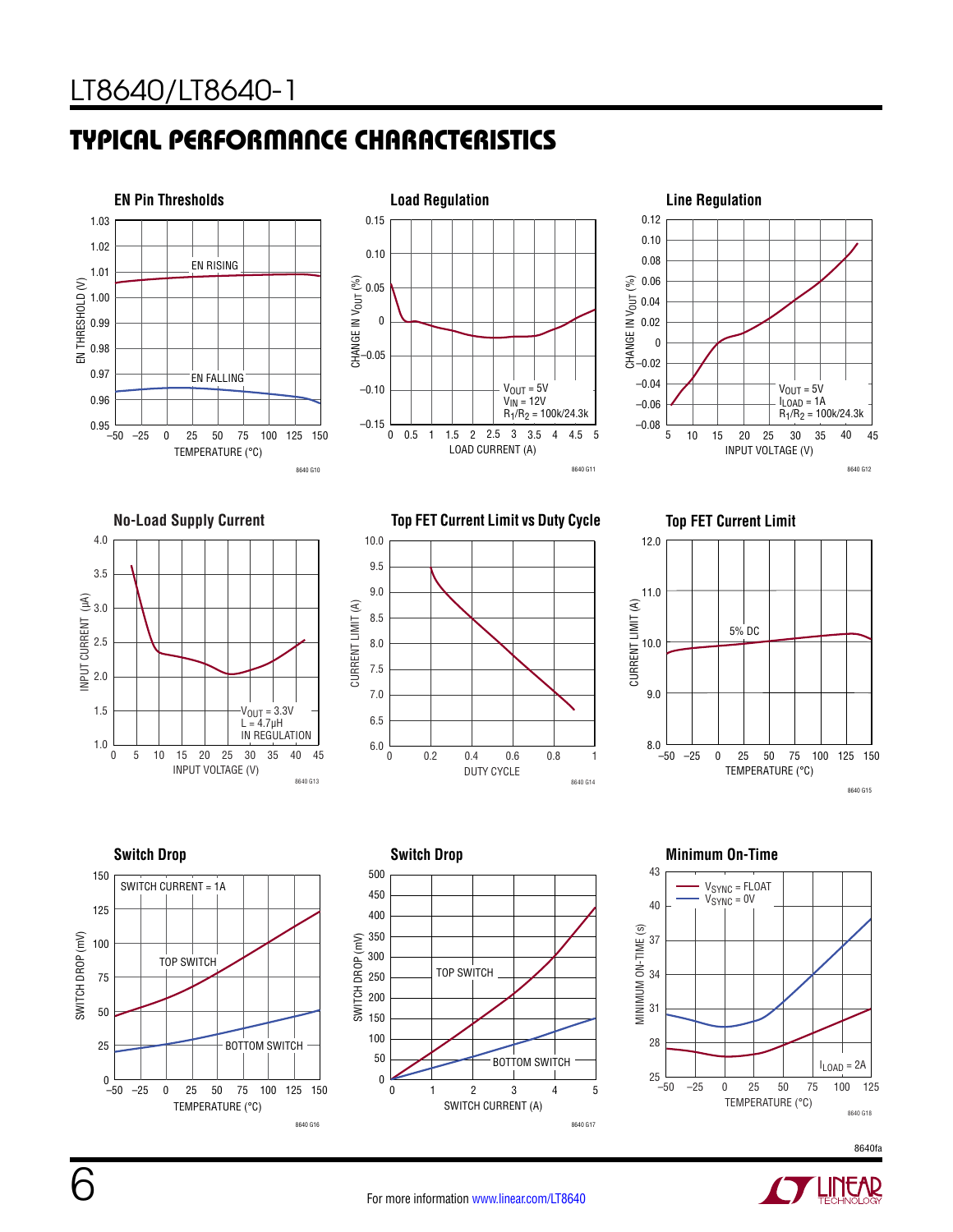





**Minimum Load to Full Frequency (Pulse-Skipping Mode) Soft-Start Tracking**



**Frequency Foldback**





2.2  $V_{SS} = 0.5V$ 2.1 2.0 SS PIN CURRENT (µA) SS PIN CURRENT (µA) 1.9 1.8 1.7 1.6 1.5 1.4  $-50$ –25 0 25 50 75 100 125 150 TEMPERATURE (°C) 8640 G25





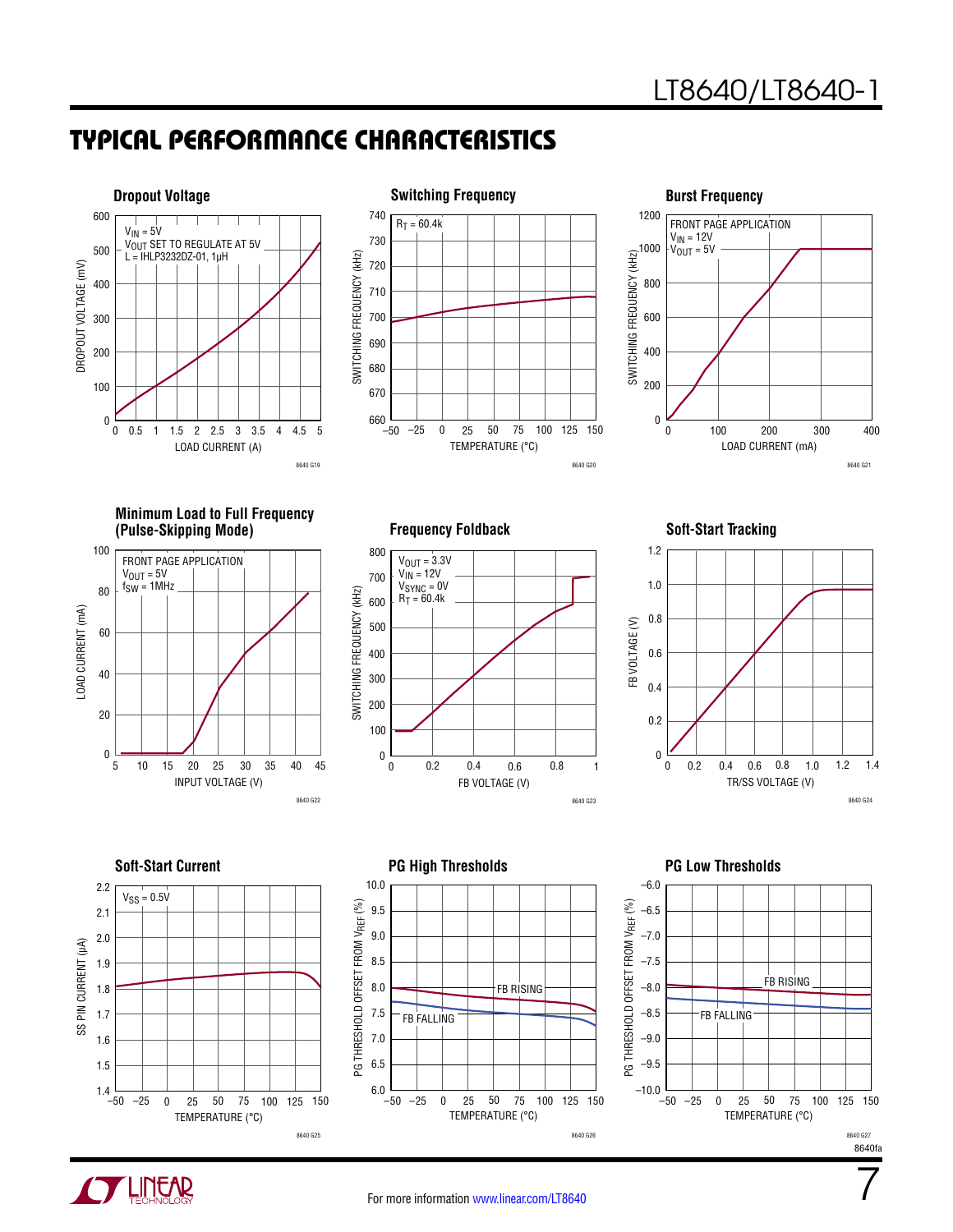



#### 8.5  $V_{BIAS} = 5V$  $V_{OUT} = 5V$ 8.0 I<sub>LOAD</sub> = 1A f<sub>SW</sub> = 1MHz BIAS PIN CURRENT (mA) BIAS PIN CURRENT (mA) 7.5 7.0 6.5 6.0 5.5 5 45 10 15 20 25 30 35 40 INPUT VOLTAGE (V) 8640 G30

#### **Case Temperature Rise vs 7A Pulsed Load**



20  $V_{BIAS} = 5V$  $V_{OUT} = 5V$  $V_{IN} = 12V$  $I_{LOAD} = 1A$ 15 BIAS PIN CURRENT (mA) BIAS PIN CURRENT (mA) 10 5  $\pmb{0}$  $0.2$ 0.6 1 1.8 2.6 3 1.4 2.2 SWITCHING FREQUENCY (MHz) 8640 G31

**Bias Pin Current**

**Case Temperature Rise**



**Switching Waveforms, Full Frequency Continuous Operation**



**Switching Waveforms, Burst** 



#### **Switching Waveforms**



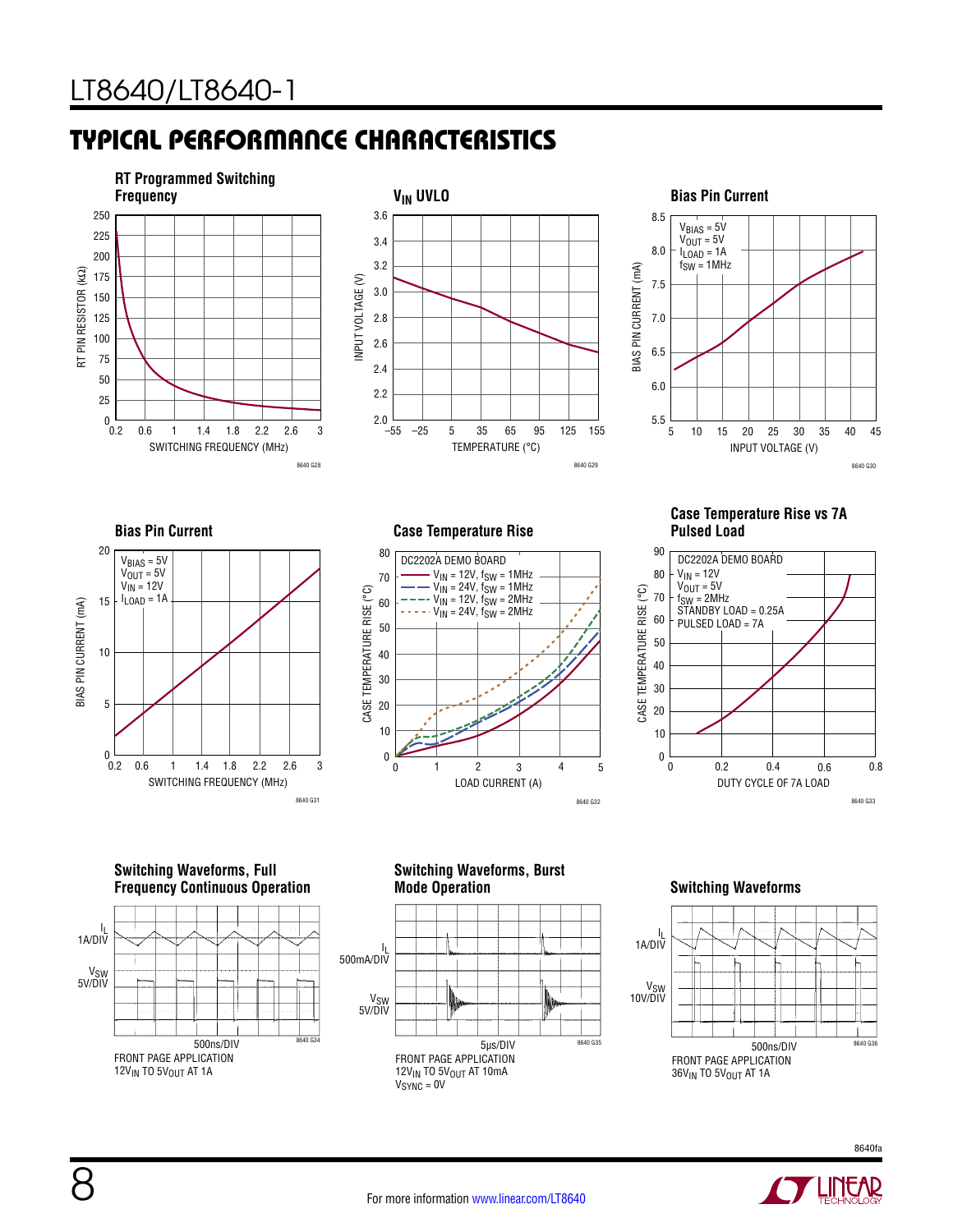

**Transient Response; Load Current Stepped from 100mA (Burst Mode Operation) to 1.1A**



**Start-Up Dropout Performance Start-Up Dropout Performance** ۷<sub>IN</sub><br>2V/DIV V<sub>OUT</sub><br>2V/DIV 100ms/DIV 2.5Ω LOAD (2A IN REGULATION) 8640 G39 .<br>V<sub>IN</sub>  $V_{\text{OUT}}$ 







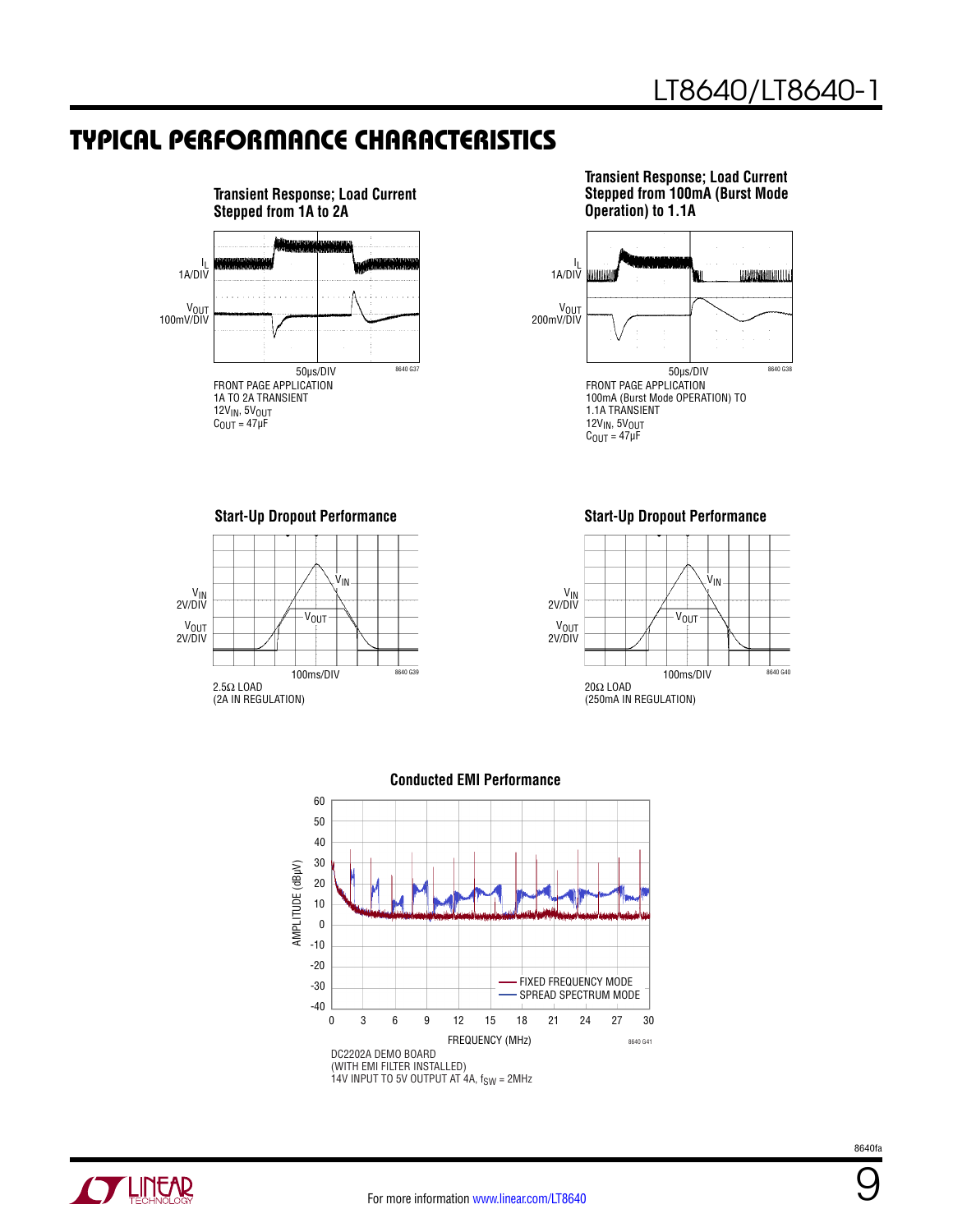10

### Typical Performance Characteristics



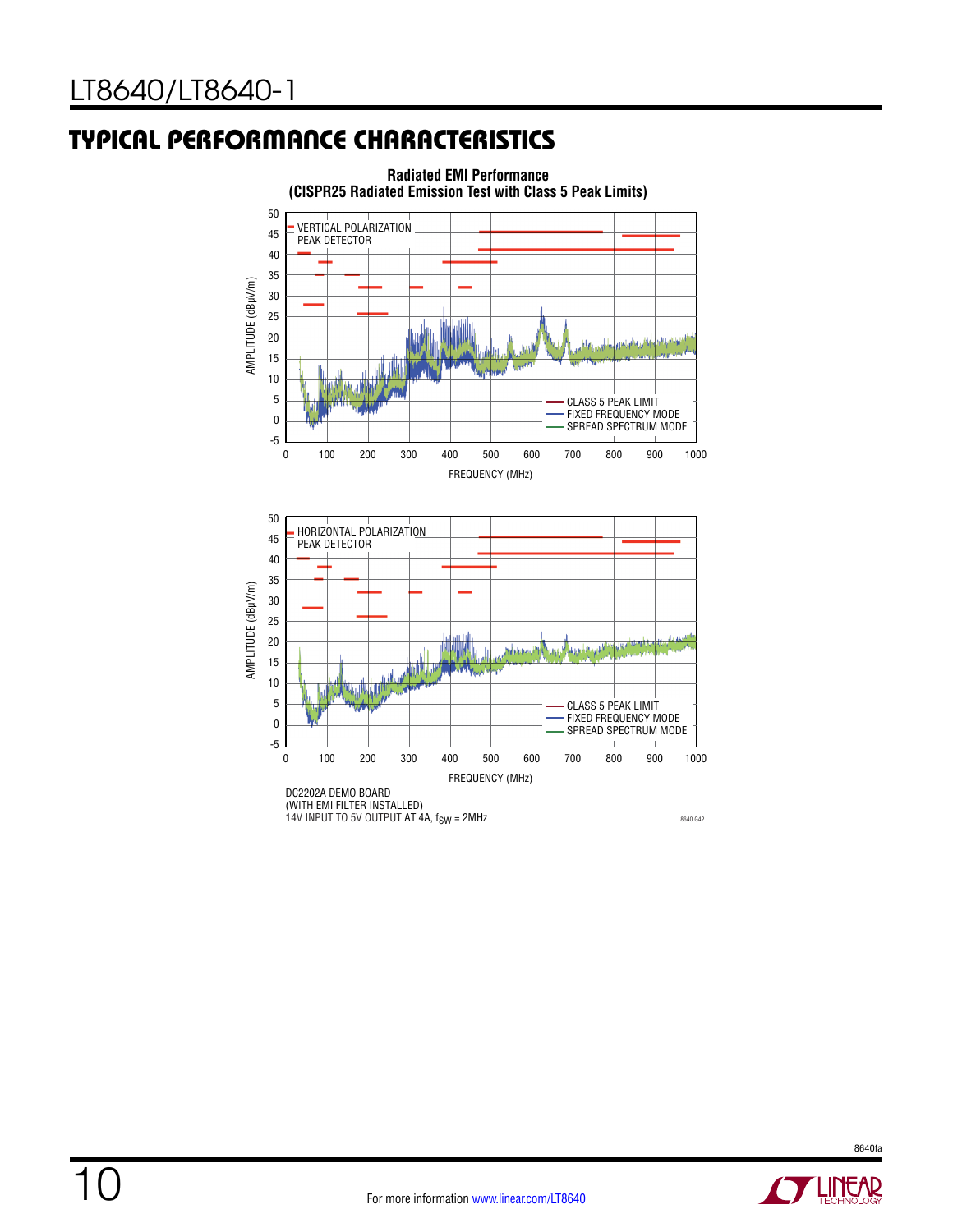### Pin Functions

**BIAS (Pin 1):** The internal regulator will draw current from BIAS instead of  $V_{IN}$  when BIAS is tied to a voltage higher than 3.1V. For output voltages of 3.3V to 25V this pin should be tied to  $V_{\text{OUT}}$ . If this pin is tied to a supply other than  $V_{\text{OUT}}$  use a 1µF local bypass capacitor on this pin. If no supply is available, tie to GND.

**INTV<sub>CC</sub>** (Pin 2): Internal 3.4V Regulator Bypass Pin. The internal power drivers and control circuits are powered from this voltage. INTV $_{\text{CC}}$  maximum output current is 20mA. Do not load the INTV<sub>CC</sub> pin with external circuitry. INTV<sub>CC</sub> current will be supplied from BIAS if BIAS > 3.1V, otherwise current will be drawn from  $V_{IN}$ . Voltage on INTV<sub>CC</sub> will vary between 2.8V and 3.4V when BIAS is between 3.0V and 3.6V. Decouple this pin to power ground with at least a 1µF low ESR ceramic capacitor placed close to the IC.

**BST (Pin 3):** This pin is used to provide a drive voltage, higher than the input voltage, to the topside power switch. Place a 0.1µF boost capacitor as close as possible to the IC.

**VIN1 (Pin 4):** The LT8640/LT8640-1 requires two 1µF small input bypass capacitors. One 1µF capacitor should be placed between  $V_{\text{IM1}}$  and GND1. A second 1µF capacitor should be placed between  $V_{1N2}$  and GND2. These capacitors must be placed as close as possible to the LT8640/ LT8640-1. A third larger capacitor of 2.2µF or more should be placed close to the LT8640/LT8640-1 with the positive terminal connected to  $V_{IN1}$  and  $V_{IN2}$ , and the negative terminal connected to ground. See applications section for sample layout.

**GND1 (6, 7):** Power Switch Ground. These pins are the return path of the internal bottom side power switch and must be tied together. Place the negative terminal of the input capacitor as close to the GND1 pins as possible. Also be sure to tie GND1 to the ground plane. See the Applications Information section for sample layout.

**SW (Pins 8, 9):** The SW pins are the outputs of the internal power switches. Tie these pins together and connect them to the inductor and boost capacitor. This node should be kept small on the PCB for good performance and low EMI.

**GND2 (10, 11):** Power Switch Ground. These pins are the return path of the internal bottom side power switch and must be tied together. Place the negative terminal of the input capacitor as close to the GND2 pins as possible. Also be sure to tie GND2 to the ground plane. See the Applications Information section for sample layout.

**V<sub>IN2</sub> (Pin 13):** The LT8640/LT8640-1 requires two 1µF small input bypass capacitors. One 1µF capacitor should be placed between  $V_{\text{IN1}}$  and GND1. A second 1µF capacitor should be placed between  $V_{1N2}$  and GND2. These capacitors must be placed as close as possible to the LT8640/ LT8640-1. A third larger capacitor of 2.2µF or more should be placed close to the LT8640/LT8640-1 with the positive terminal connected to  $V_{IN1}$  and  $V_{IN2}$ , and the negative terminal connected to ground. See the Applications Information section for sample layout.

**EN/UV (Pin 14):** The LT8640/LT8640-1 is shut down when this pin is low and active when this pin is high. The hysteretic threshold voltage is 1.00V going up and 0.96V going down. Tie to  $V_{IN}$  if the shutdown feature is not used. An external resistor divider from  $V_{IN}$  can be used to program a  $V_{IN}$  threshold below which the LT8640/LT8640-1 will shut down.

**RT (Pin 15):** A resistor is tied between RT and ground to set the switching frequency.

**TR/SS (Pin 16):** Output Tracking and Soft-Start Pin. This pin allows user control of output voltage ramp rate during start-up. A TR/SS voltage below 0.97V forces the LT8640/LT8640-1 to regulate the FB pin to equal the TR/ SS pin voltage. When TR/SS is above 0.97V, the tracking function is disabled and the internal reference resumes control of the error amplifier. An internal 1.9µA pull-up current from  $INTV_{CC}$  on this pin allows a capacitor to program output voltage slew rate. This pin is pulled to ground with an internal 200Ω MOSFET during shutdown and fault conditions; use a series resistor if driving from a low impedance output. This pin may be left floating if the tracking function is not needed.

**SYNC/MODE (Pin 17, LT8640 Only):** This pin programs four different operating modes: 1) Burst Mode operation. Tie this pin to ground for Burst Mode operation at low output loads—this will result in ultralow quiescent current. 2) Pulse-skipping mode. This mode offers full frequency operation down to low output loads before pulse skipping occurs. Float this pin for pulse-skipping mode. When floating, pin leakage currents should be <1µA. 3) Spread



11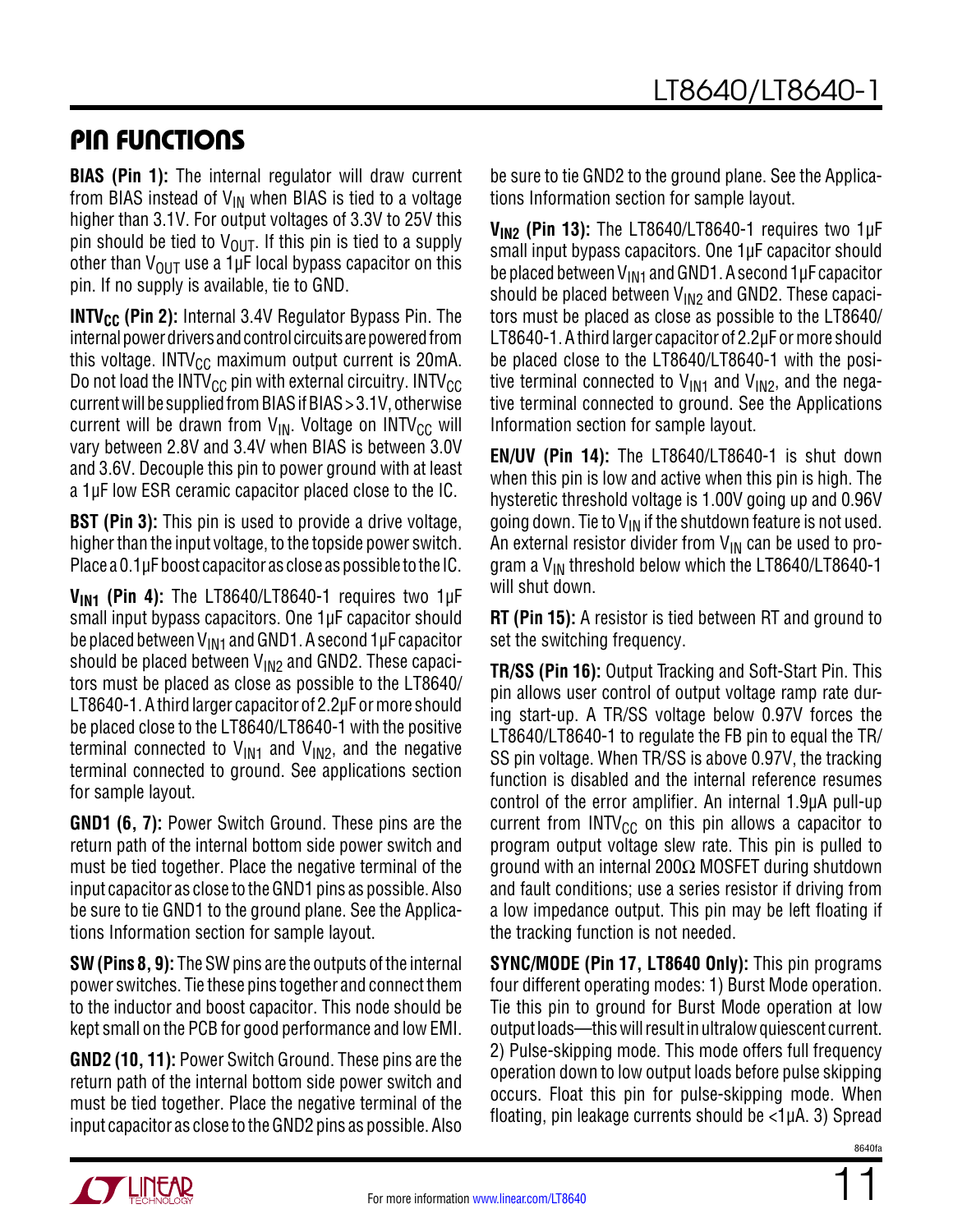### Pin Functions

spectrum mode. Tie this pin high to INTV<sub>CC</sub> (~3.4V) for pulse-skipping mode with spread spectrum modulation. 4) Synchronization mode. Drive this pin with a clock source to synchronize to an external frequency. During synchronization the part will operate in pulse-skipping mode.

**SYNC/MODE (Pin 17, LT8640-1 Only):** For the LT8640-1, this pin programs four different operating modes: 1) Burst Mode operation. Tie this pin to ground for Burst Mode operation at low output loads—this will result in ultralow quiescent current. 2) Forced Continuous mode (FCM). This mode offers fast transient response and full frequency operation over a wide load range. Float this pin for FCM. When floating, pin leakage currents should be  $\langle 1 \mu A. 3 \rangle$  Spread spectrum mode. Tie this pin high to INTV $_{\text{CC}}$  (~3.4V) for forced continuous mode with spread-spectrum modulation. 4) Synchronization mode. Drive this pin with a clock source to synchronize to an external frequency. During synchronization the part will operate in forced continuous mode.

**GND (Pins 18):** LT8640/LT8640-1 Ground Pin. Connect this pin to system ground and to the ground plane.

**PG (Pin 19):** The PG pin is the open-drain output of an internal comparator. PG remains low until the FB pin is within  $\pm 8\%$  of the final regulation voltage, and there are no fault conditions. PG is valid when  $V_{IN}$  is above 3.4V, regardless of EN/UV pin state.

**FB (Pin 20):** The LT8640/LT8640-1 regulates the FB pin to 0.970V. Connect the feedback resistor divider tap to this pin. Also, connect a phase lead capacitor between FB and  $V_{\text{OUT}}$ . Typically, this capacitor is 4.7pF to 22pF.

**SW (Exposed Pad Pins 21, 22):** The exposed pads should be connected and soldered to the SW trace for good thermal performance. If necessary due to manufacturing limitations Pins 21 and 22 may be left disconnected, however thermal performance will be degraded.



### **BLOCK DIAGRAM**

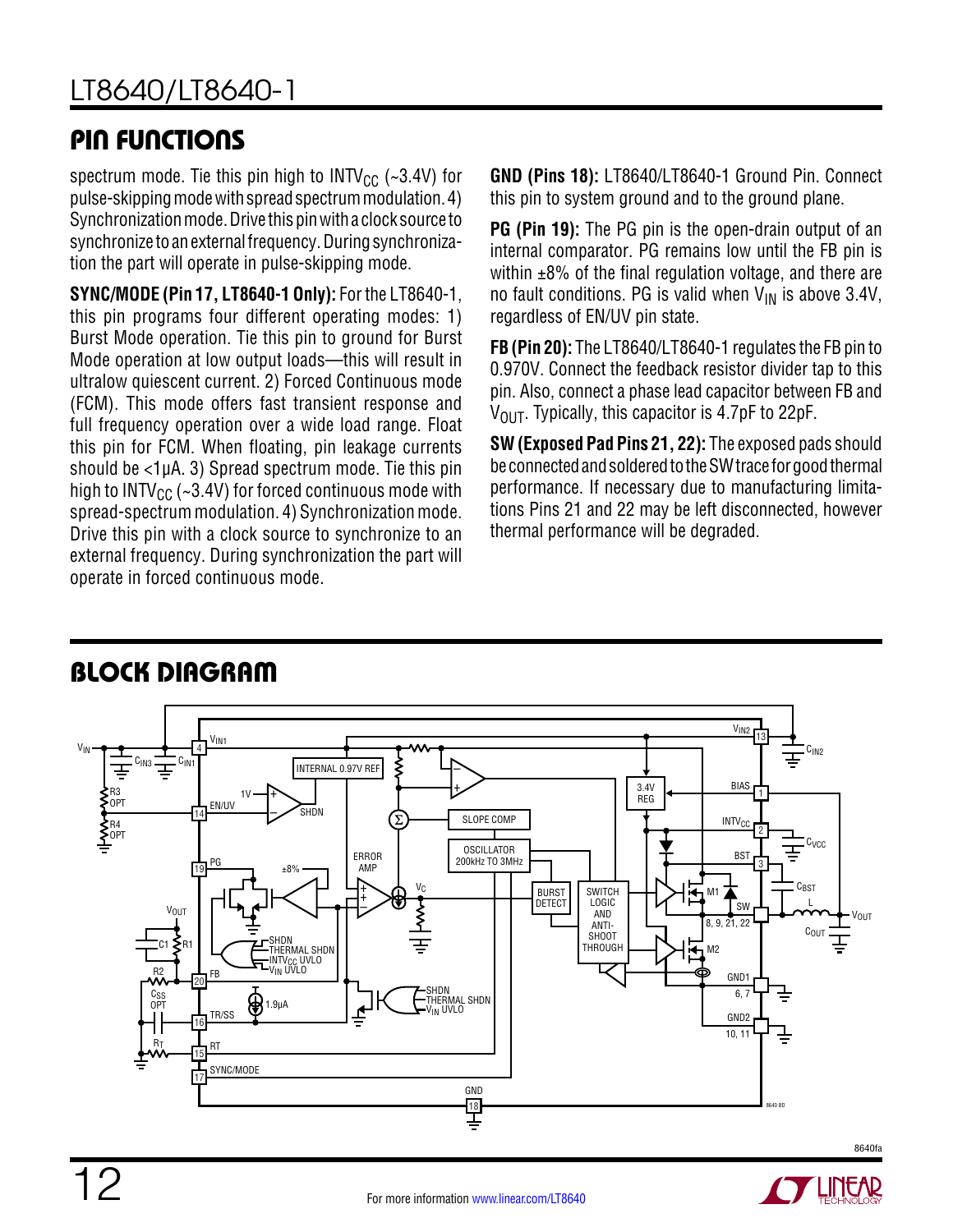### **OPERATION**

The LT8640/LT8640-1 is a monolithic, constant frequency, current mode step-down DC/DC converter. An oscillator, with frequency set using a resistor on the RT pin, turns on the internal top power switch at the beginning of each clock cycle. Current in the inductor then increases until the top switch current comparator trips and turns off the top power switch. The peak inductor current at which the top switch turns off is controlled by the voltage on the internal VC node. The error amplifier servos the VC node by comparing the voltage on the  $V_{FB}$  pin with an internal 0.97V reference. When the load current increases it causes a reduction in the feedback voltage relative to the reference leading the error amplifier to raise the VC voltage until the average inductor current matches the new load current. When the top power switch turns off, the synchronous power switch turns on until the next clock cycle begins or inductor current falls to zero. If overload conditions result in more than 10A flowing through the bottom switch, the next clock cycle will be delayed until switch current returns to a safe level.

If the EN/UV pin is low, the LT8640/LT8640-1 is shut down and draws 1µA from the input. When the EN/UV pin is above 1V, the switching regulator will become active.

To optimize efficiency at light loads, the LT8640/LT8640-1 operates in Burst Mode operation in light load situations. Between bursts, all circuitry associated with controlling the output switch is shut down, reducing the input supply current to 1.7µA. In a typical application, 2.5µA will be consumed from the input supply when regulating with no load. The SYNC/MODE pin is tied low to use Burst Mode operation and can be floated to use pulse-skipping mode (LT8640) or forced continuous mode (FCM) (LT8640-1). If a clock is applied to the SYNC/MODE pin, the part will synchronize to an external clock frequency and operate in either pulse-skipping mode (LT8640) or FCM (LT8640-1).

While in pulse-skipping mode (LT8640 only), the oscillator operates continuously and positive SW transitions are aligned to the clock. During light loads, switch pulses are skipped to regulate the output and the quiescent current will be several hundred µA.

The LT8640-1 can operate in forced continuous mode (FCM) for fast transient response and full frequency operation over a wide load range. When in FCM the oscillator operates continuously and positive SW transitions are aligned to the clock. Negative inductor current is allowed. The LT8640-1 can sink current from the output and return this charge to the input in this mode, improving load step transient response.

To improve EMI/EMC, the LT8640/LT8640-1 can operate in spread spectrum mode. This feature varies the clock with a triangular frequency modulation of +20%. For example, if the LT8640/LT8640-1's frequency is programmed to switch at 2MHz, spread spectrum mode will modulate the oscillator between 2MHz and 2.4MHz. The SYNC/ MODE pin should be tied high to INTV<sub>CC</sub> ( $\sim$ 3.4V) to enable spread spectrum modulation with either pulse-skipping mode (LT8640) or forced continuous mode (LT8640-1).

To improve efficiency across all loads, supply current to internal circuitry can be sourced from the BIAS pin when biased at 3.3V or above. Else, the internal circuitry will draw current from  $V_{IN}$ . The BIAS pin should be connected to  $V_{OIII}$  if the LT8640/LT8640-1 output is programmed at 3.3V to 25V.

Comparators monitoring the FB pin voltage will pull the PG pin low if the output voltage varies more than  $\pm 8\%$ (typical) from the set point, or if a fault condition is present.

The oscillator reduces the LT8640/LT8640-1's operating frequency when the voltage at the FB pin is low. This frequency foldback helps to control the inductor current when the output voltage is lower than the programmed value which occurs during start-up or overcurrent conditions. When a clock is applied to the SYNC/MODE pin, the SYNC/MODE pin is floated, or held DC high, the frequency foldback is disabled and the switching frequency will slow down only during overcurrent conditions.

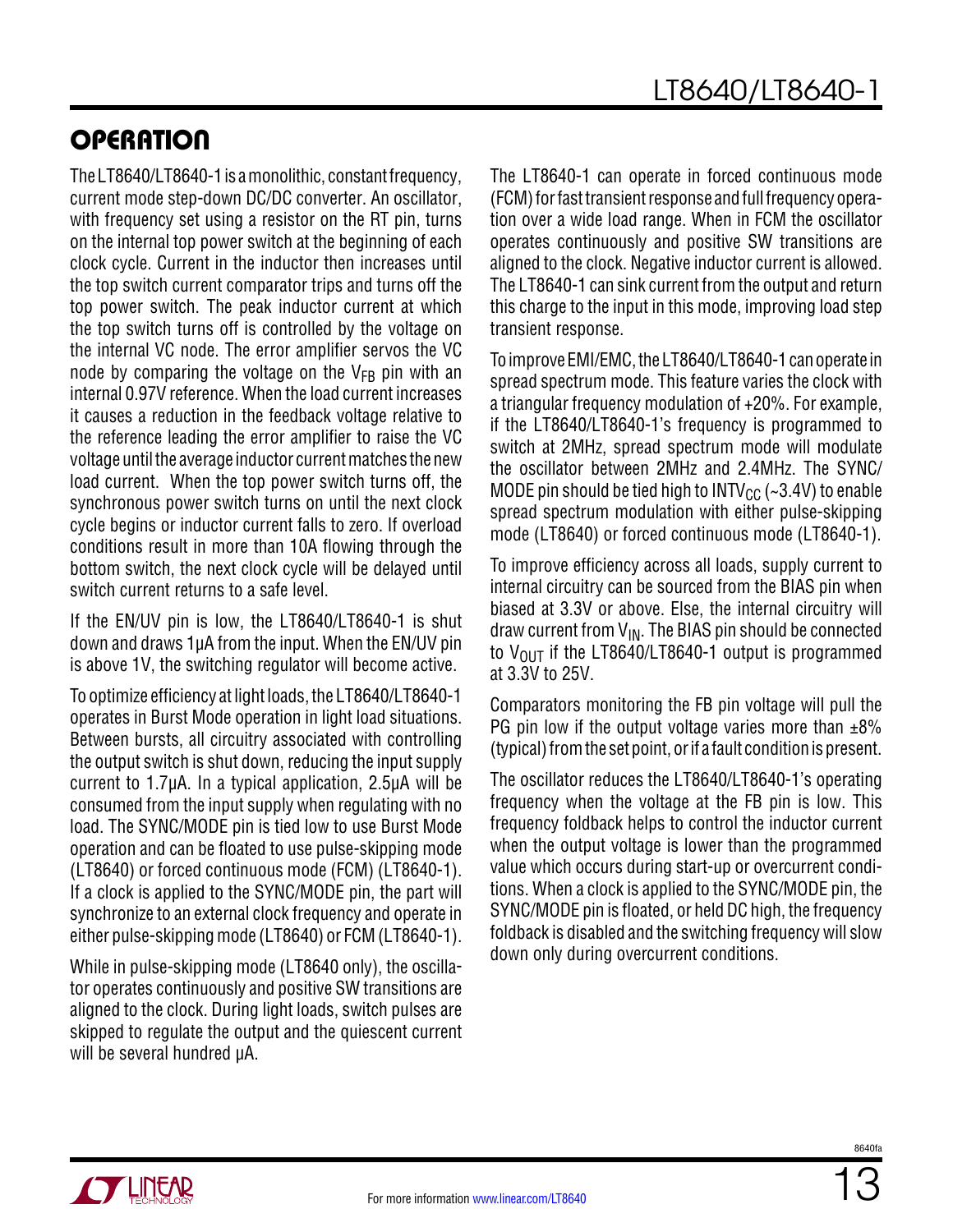#### **Low EMI PCB Layout**

The LT8640/LT8640-1 is specifically designed to minimize EMI/EMC emissions and also to maximize efficiency when switching at high frequencies. For optimal performance the LT8640/LT8640-1 requires the use of multiple  $V_{\text{IN}}$ bypass capacitors.

Two small 1µF capacitors should be placed as close as possible to the LT8640/LT8640-1: One capacitor should be tied to  $V_{\text{IN1}}$ /GND1; a second capacitor should be tied to  $V_{1N2}/GND2$ . A third capacitor with a larger value, 2.2 $\mu$ F or higher, should be placed near  $V_{IN1}$  or  $V_{IN2}$ .

See Figure 1 for a recommended PCB layout.

For more detail and PCB design files refer to the Demo Board guide for the LT8640/LT8640-1.

Note that large, switched currents flow in the LT8640/ LT8640-1  $V_{IN1}$ ,  $V_{IN2}$ , GND1, and GND2 pins and the input capacitors ( $C_{1N1}$ ,  $C_{1N2}$ ). The loops formed by the input capacitors should be as small as possible by placing the capacitors adjacent to the  $V_{IN1/2}$  and GND1/2 pins. Capacitors with small case size such as 0603 are optimal due to lowest parasitic inductance.

The input capacitors, along with the inductor and output capacitors, should be placed on the same side of the circuit board, and their connections should be made on that layer. Place a local, unbroken ground plane under the application circuit on the layer closest to the surface layer. The SW and BOOST nodes should be as small as possible. Finally, keep the FB and RT nodes small so that the ground traces will shield them from the SW and BOOST nodes.



**Figure 1. Recommended PCB Layout for the LT8640/LT8640-1**

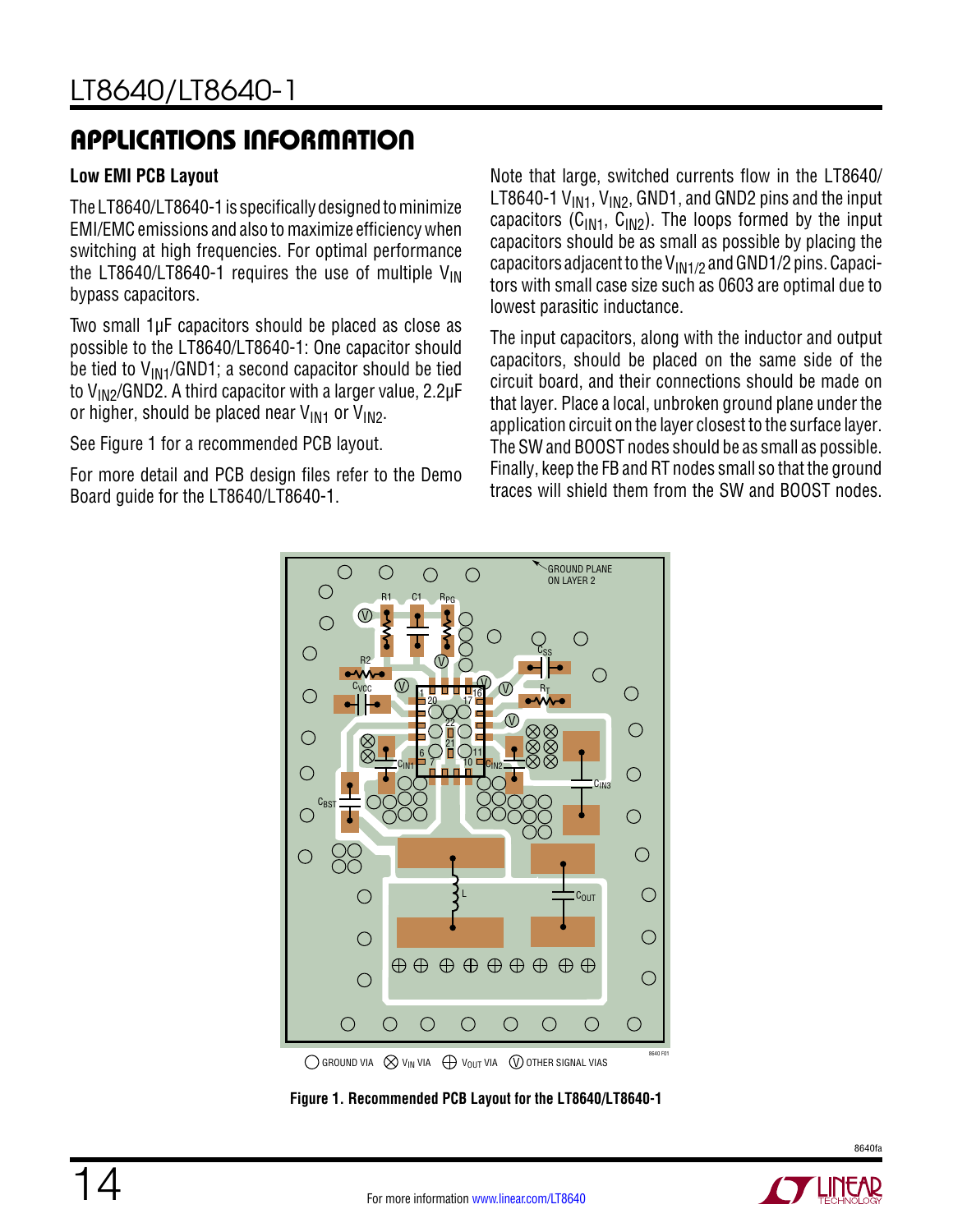The exposed pad on the bottom of the package should be soldered to SW to reduce thermal resistance to ambient. To keep thermal resistance low, extend the ground plane from GND1 and GND2 as much as possible, and add thermal vias to additional ground planes within the circuit board and on the bottom side.

#### **Achieving Ultralow Quiescent Current (Burst Mode Operation)**

To enhance efficiency at light loads, the LT8640/LT8640-1 operates in low ripple Burst Mode operation, which keeps the output capacitor charged to the desired output voltage while minimizing the input quiescent current and minimizing output voltage ripple. In Burst Mode operation the LT8640/LT8640-1 delivers single small pulses of current to the output capacitor followed by sleep periods where the output power is supplied by the output capacitor. While in sleep mode the LT8640/LT8640-1 consumes 1.7µA.

As the output load decreases, the frequency of single current pulses decreases (see Figure 2a) and the percentage of time the LT8640/LT8640-1 is in sleep mode increases, resulting in much higher light load efficiency than for typical converters. By maximizing the time between pulses, the converter quiescent current approaches 2.5µA for a typical application when there is no output load. Therefore, to optimize the quiescent current performance at light loads, the current in the feedback resistor divider must be minimized as it appears to the output as load current.

In order to achieve higher light load efficiency, more energy must be delivered to the output during the single small pulses in Burst Mode operation such that the LT8640/LT8640-1 can stay in sleep mode longer between each pulse. This can be achieved by using a larger value inductor (i.e., 4.7µH), and should be considered independent of switching frequency when choosing an inductor. For example, while a lower inductor value would typically be used for a high switching frequency application, if high light load efficiency is desired, a higher inductor value should be chosen. See curve in Typical Performance Characteristics.



**Figure 2. SW Frequency vs Load Information in Burst Mode Operation (2a) and Pulse-Skipping Mode (2b)**

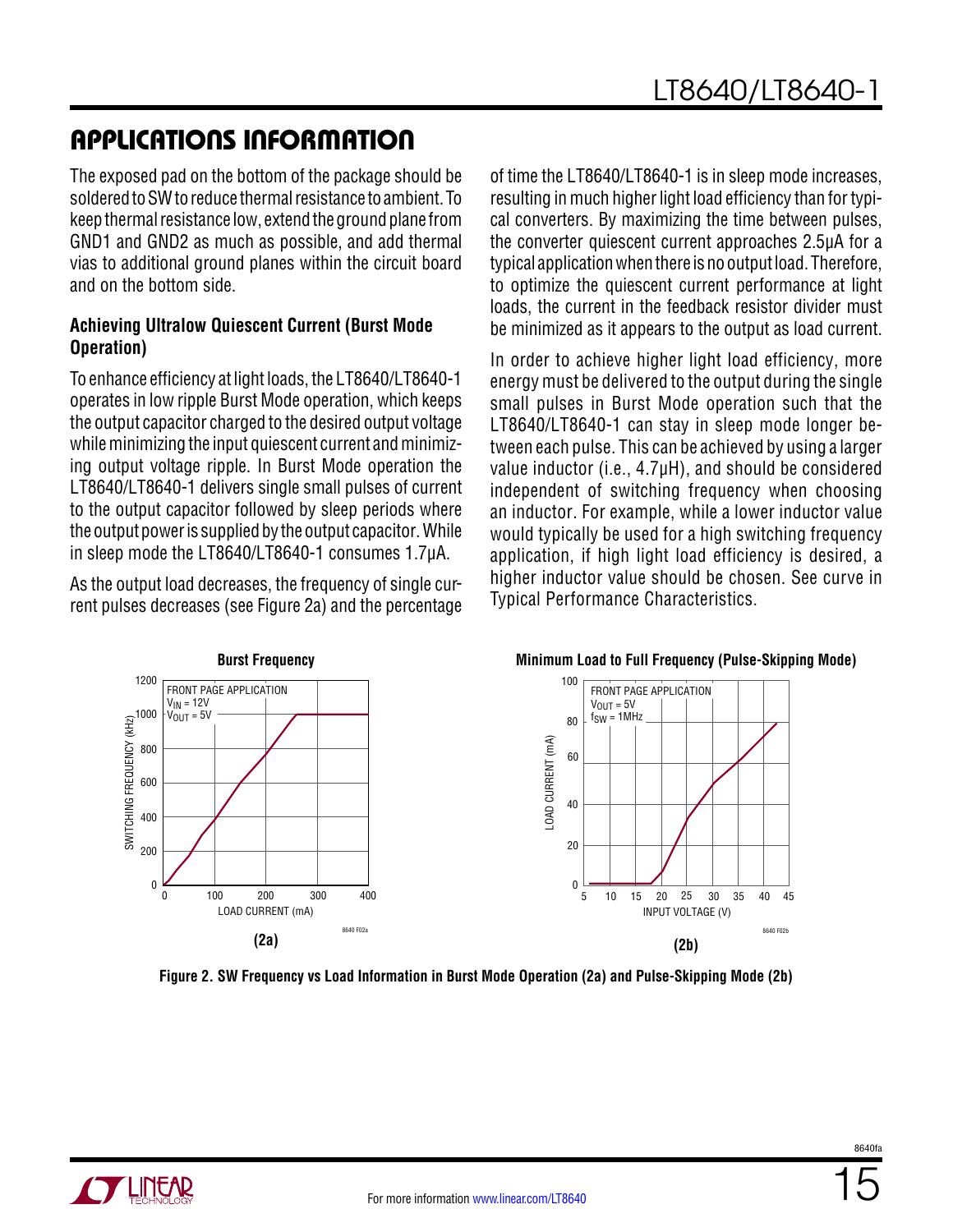While in Burst Mode operation the current limit of the top switch is approximately 900mA (as shown in Figure 3), resulting in low output voltage ripple. Increasing the output capacitance will decrease output ripple proportionally. As load ramps upward from zero the switching frequency will increase but only up to the switching frequency programmed by the resistor at the RT pin as shown in Figure 2a.

The output load at which the LT8640/LT8640-1 reaches the programmed frequency varies based on input voltage, output voltage and inductor choice. To select low ripple Burst Mode operation, tie the SYNC/MODE pin below 0.4V (this can be ground or a logic low output).



**Figure 3. Burst Mode Operation**

### **Pulse-Skipping Mode (LT8640 Only)**

For some applications, it is desirable for the LT8640 to operate in pulse-skipping mode, offering two major differences from Burst Mode operation. First is the clock stays awake at all times and all switching cycles are aligned to the clock. In this mode, much of the internal circuitry is awake at all times, increasing quiescent current to several hundred µA. Second is that full switching frequency is reached at lower output load than in Burst Mode operation (see Figure 2b). To enable pulse-skipping mode (LT8640 only), float the SYNC/MODE pin. Leakage current on this pin should be <1µA.

### **Forced Continuous Mode (LT8640-1 Only)**

The LT8640-1 can operate in forced continuous mode (FCM) for fast transient response and full frequency operation over a wide load range. When in FCM, the oscillator operates continuously and positive SW transitions are aligned to the clock. Negative inductor current is allowed at light loads or under large transient conditions. The LT8640-1 can sink current from the output and return this charge to the input in this mode, improving load step transient response (see [Figure 4\)](#page-15-0). At light loads, FCM operation is less efficient than Burst Mode operation or pulse-skipping mode, but may be desirable in applications where it is necessary to keep switching harmonics out of the signal band. FCM must be used if the output is required to sink current. To enable FCM (LT8640-1 only), float the SYNC/MODE pin. Leakage current on this pin should be <1µA.

FCM is disabled if the  $V_{IN}$  pin is held above 37V or if the FB pin is held greater than 9.5% above the feedback reference voltage. FCM is also disabled during soft-start until the soft-start capacitor is fully charged. When FCM is disabled in these ways, negative inductor current is not allowed and the LT8640-1 operates in pulse-skipping mode.

For robust operation over a wide  $V_{IN}$  and  $V_{OIIT}$  range, use an inductor value greater than  $L_{MIN}$ :

$$
L_{MIN} = \frac{V_{OUT}}{2 \cdot f_{SW}} \cdot \left(1 - \frac{V_{OUT}}{40}\right)
$$



**Figure 4. Load Step Transient Response with and without Forced Continuous Mode**

<span id="page-15-0"></span>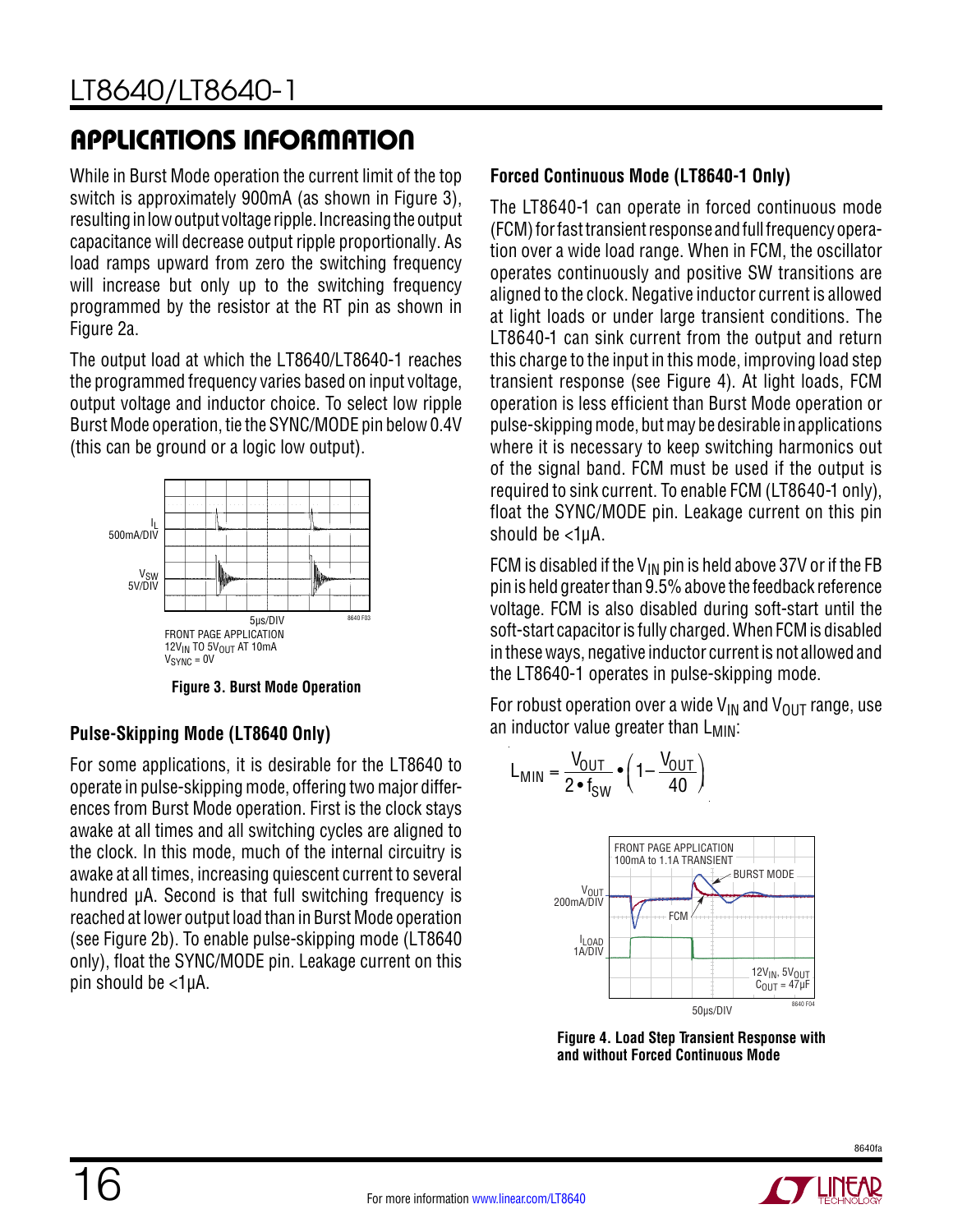#### **Spread Spectrum Mode**

The LT8640/LT8640-1 features spread spectrum operation to further reduce EMI/EMC emissions. To enable spread spectrum operation, the SYNC/MODE pin should be tied high to INTV<sub>CC</sub> (~3.4V). In this mode, triangular frequency modulation is used to vary the switching frequency between the value programmed by RT to approximately 20% higher than that value. The modulation frequency is approximately 3kHz. For example, when the LT8640/ LT8640-1 is programmed to 2MHz, the frequency will vary from 2MHz to 2.4MHz at a 3kHz rate. When spread spectrum operation is selected, Burst Mode operation is disabled, and the part will run in either pulse-skipping mode (LT8640) or forced continuous mode (LT8640-1).

#### **Synchronization**

To synchronize the LT8640/LT8640-1 oscillator to an external frequency, connect a square wave (with 20% to 80% duty cycle) to the SYNC/MODE pin. The square wave amplitude should have valleys that are below 0.4V and peaks above 1.5V (up to 6V).

The LT8640/LT8640-1 will not enter Burst Mode operation at low output loads while synchronized to an external clock, but instead will pulse-skip (LT8640) or run forced continuous mode (LT8640-1) to maintain regulation. The LT8640/LT8640-1 may be synchronized over a 200kHz to 3MHz range. The RT resistor should be chosen to set the LT8640/LT8640-1 switching frequency equal to or below the lowest synchronization input. For example, if the synchronization signal will be 500kHz and higher, the RT should be selected for 500kHz. The slope compensation is set by the RT value, while the minimum slope compensation required to avoid subharmonic oscillations is established by the inductor size, input voltage and output voltage. Since the synchronization frequency will not change the slopes of the inductor current waveform, if the inductor is large enough to avoid subharmonic oscillations at the frequency set by RT, then the slope compensation will be sufficient for all synchronization frequencies.

#### **FB Resistor Network**

The output voltage is programmed with a resistor divider between the output and the FB pin. Choose the resistor values according to:

$$
R1 = R2 \left( \frac{V_{OUT}}{0.970V} - 1 \right)
$$
 (1)

Reference designators refer to the Block Diagram. 1% resistors are recommended to maintain output voltage accuracy.

If low input quiescent current and good light-load efficiency are desired, use large resistor values for the FB resistor divider. The current flowing in the divider acts as a load current, and will increase the no-load input current to the converter, which is approximately:

$$
I_{Q} = 1.7 \mu A + \left(\frac{V_{OUT}}{R1 + R2}\right) \left(\frac{V_{OUT}}{V_{IN}}\right) \left(\frac{1}{n}\right)
$$
 (2)

where 1.7µA is the quiescent current of the LT8640/ LT8640-1 and the second term is the current in the feedback divider reflected to the input of the buck operating at its light load efficiency n. For a 3.3V application with  $R1 = 1M$  and  $R2 = 412k$ , the feedback divider draws 2.3 $\mu$ A. With  $V_{IN}$  = 12V and n = 80%, this adds 0.8µA to the 1.7µA quiescent current resulting in 2.5µA no-load current from the 12V supply. Note that this equation implies that the no-load current is a function of  $V_{IN}$ ; this is plotted in the Typical Performance Characteristics section.

When using large FB resistors, a 4.7pF to 22pF phase-lead capacitor should be connected from  $V_{\text{OUT}}$  to FB.

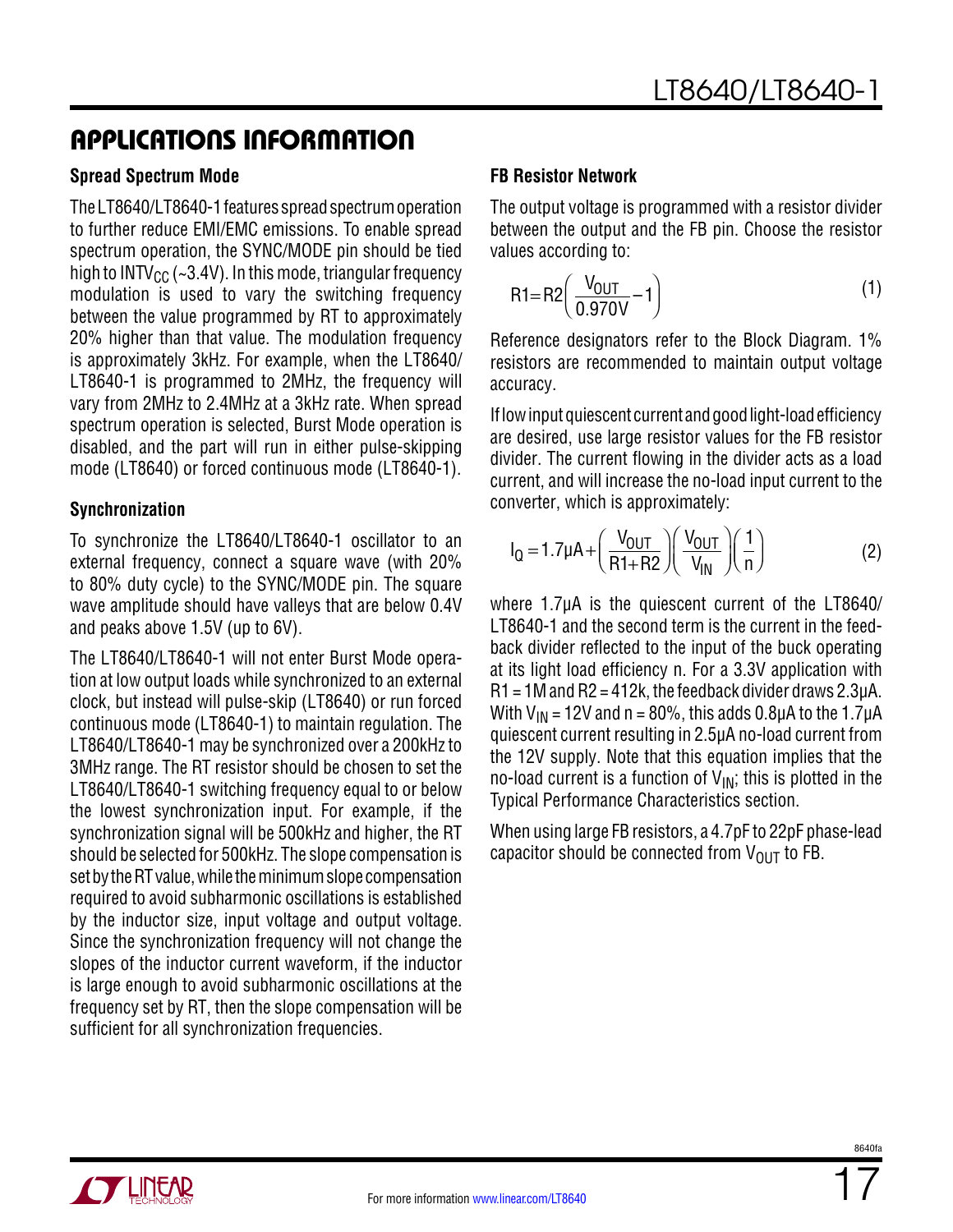#### **Setting the Switching Frequency**

The LT8640/LT8640-1 uses a constant frequency PWM architecture that can be programmed to switch from 200kHz to 3MHz by using a resistor tied from the RT pin to ground. A table showing the necessary  $R<sub>T</sub>$  value for a desired switching frequency is in Table 1.

The  $R<sub>T</sub>$  resistor required for a desired switching frequency can be calculated using:

$$
R_T = \frac{46.5}{f_{SW}} - 5.2
$$
 (3)

where  $R_T$  is in kΩ and f<sub>SW</sub> is the desired switching frequency in MHz.

| f <sub>SW</sub> (MHz) | $R_T$ (k $\Omega$ ) |
|-----------------------|---------------------|
| 0.2                   | 232                 |
| 0.3                   | 150                 |
| 0.4                   | 110                 |
| 0.5                   | 88.7                |
| 0.6                   | 71.5                |
| 0.7                   | 60.4                |
| 0.8                   | 52.3                |
| 1.0                   | 41.2                |
| 1.2                   | 33.2                |
| 1.4                   | 28.0                |
| 1.6                   | 23.7                |
| 1.8                   | 20.5                |
| 2.0                   | 18.2                |
| 2.2                   | 15.8                |
| 3.0                   | 10.7                |

#### **Table 1. SW Frequency vs R<sub>T</sub> Value**

#### **Operating Frequency Selection and Trade-Offs**

Selection of the operating frequency is a trade-off between efficiency, component size, and input voltage range. The advantage of high frequency operation is that smaller inductor and capacitor values may be used. The disadvantages are lower efficiency and a smaller input voltage range.

The highest switching frequency ( $f_{SW(MAX)}$ ) for a given application can be calculated as follows:

$$
f_{SW(MAX)} = \frac{V_{OUT} + V_{SW(BOT)}}{t_{ON(MIN)}(V_{IN} - V_{SW(TOP)} + V_{SW(BOT)})}
$$
(4)

where  $V_{IN}$  is the typical input voltage,  $V_{OUT}$  is the output voltage,  $V_{SW(TOP)}$  and  $V_{SW(BOT)}$  are the internal switch drops  $(-0.3\dot{V}, -0.15V,$  respectively at maximum load) and  $t_{ON(MIN)}$  is the minimum top switch on-time (see the Electrical Characteristics). This equation shows that a slower switching frequency is necessary to accommodate a high  $V_{IN}/V_{OUT}$  ratio.

For transient operation,  $V_{IN}$  may go as high as the absolute maximum rating of 42V regardless of the  $R<sub>T</sub>$  value, however the LT8640/LT8640-1 will reduce switching frequency as necessary to maintain control of inductor current to assure safe operation.

The LT8640/LT8640-1 is capable of a maximum duty cycle of approximately 99%, and the  $V_{\text{IN}}$ -to- $V_{\text{OUT}}$  dropout is limited by the  $R_{DS(ON)}$  of the top switch. In this mode the LT8640/LT8640-1 skips switch cycles, resulting in a lower switching frequency than programmed by RT.

For applications that cannot allow deviation from the programmed switching frequency at low  $V_{IN}/V_{OUT}$  ratios use the following formula to set switching frequency:

$$
V_{IN(MIN)} = \frac{V_{OUT} + V_{SW(BOT)}}{1 - f_{SW} \cdot t_{OFF(MIN)}} - V_{SW(BOT)} + V_{SW(TOP)} \quad (5)
$$

where  $V_{IN(MIN)}$  is the minimum input voltage without skipped cycles,  $V_{\text{OUT}}$  is the output voltage,  $V_{\text{SW(TOP)}}$  and  $V_{SW(BOT)}$  are the internal switch drops (~0.3V, ~0.15V, respectively at maximum load),  $f_{SW}$  is the switching frequency (set by  $R_T$ ), and  $t_{OFF(MIN)}$  is the minimum switch off-time. Note that higher switching frequency will increase the minimum input voltage below which cycles will be dropped to achieve higher duty cycle.

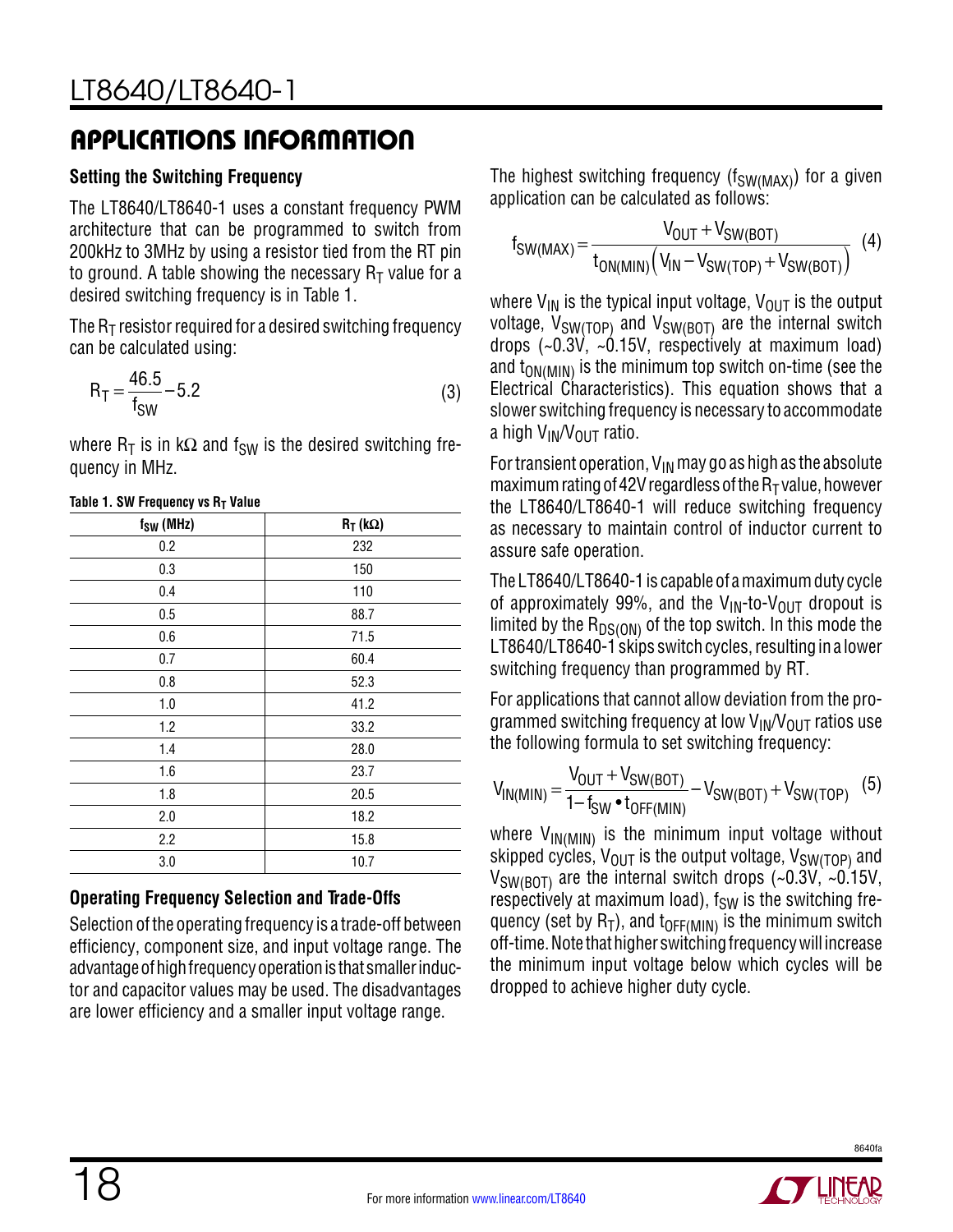#### **Inductor Selection and Maximum Output Current**

The LT8640/LT8640-1 is designed to minimize solution size by allowing the inductor to be chosen based on the output load requirements of the application. During overload or short-circuit conditions the LT8640/LT8640-1 safely tolerates operation with a saturated inductor through the use of a high speed peak-current mode architecture.

A good first choice for the inductor value is:

$$
L = \frac{V_{OUT} + V_{SW(BOT)}}{f_{SW}} \tag{6}
$$

where f<sub>SW</sub> is the switching frequency in MHz,  $V_{OUT}$  is the output voltage,  $V_{SW(BOT)}$  is the bottom switch drop  $(-0.15V)$  and L is the inductor value in  $\mu$ H.

To avoid overheating and poor efficiency, an inductor must be chosen with an RMS current rating that is greater than the maximum expected output load of the application. In addition, the saturation current (typically labeled  $I_{SAT}$ ) rating of the inductor must be higher than the load current plus 1/2 of in inductor ripple current:

$$
I_{L(PEAK)} = I_{LOAD(MAX)} + \frac{1}{2} \Delta I_L
$$
 (7)

where ∆I<sub>L</sub> is the inductor ripple current as calculated in Equation 9 and  $I_{LOAD(MAX)}$  is the maximum output load for a given application.

As a quick example, an application requiring 3A output should use an inductor with an RMS rating of greater than 3A and an  $I_{\text{SAT}}$  of greater than 4A. During long duration overload or short-circuit conditions, the inductor RMS rating requirement is greater to avoid overheating of the inductor. To keep the efficiency high, the series resistance (DCR) should be less than 0.04 $\Omega$ , and the core material should be intended for high frequency applications.

The LT8640/LT8640-1 limits the peak switch current in order to protect the switches and the system from overload faults. The top switch current limit  $(I_{LIM})$  is 10A at low duty cycles and decreases linearly to  $7A$  at  $DC = 0.8$ . The inductor value must then be sufficient to supply the desired maximum output current  $(I<sub>OUT(MAX)</sub>)$ , which is a function of the switch current limit  $(I_{\text{LIM}})$  and the ripple current.

$$
I_{\text{OUT}(MAX)} = I_{\text{LIM}} - \frac{\Delta I_{\text{L}}}{2}
$$
 (8)

The peak-to-peak ripple current in the inductor can be calculated as follows:

$$
\Delta I_{L} = \frac{V_{OUT}}{L \cdot f_{SW}} \cdot \left(1 - \frac{V_{OUT}}{V_{IN(MAX)}}\right)
$$
(9)

where  $f_{SW}$  is the switching frequency of the LT8640/ LT8640-1, and L is the value of the inductor. Therefore, the maximum output current that the LT8640/LT8640- 1 will deliver depends on the switch current limit, the inductor value, and the input and output voltages. The inductor value may have to be increased if the inductor ripple current does not allow sufficient maximum output current ( $I_{\text{OUT}(MAX)}$ ) given the switching frequency, and maximum input voltage used in the desired application.

In order to achieve higher light load efficiency, more energy must be delivered to the output during the single small pulses in Burst Mode operation such that the LT8640/ LT8640-1 can stay in sleep mode longer between each pulse. This can be achieved by using a larger value inductor (i.e., 4.7µH), and should be considered independent of switching frequency when choosing an inductor. For example, while a lower inductor value would typically be used for a high switching frequency application, if high light load efficiency is desired, a higher inductor value should be chosen. See curve in Typical Performance Characteristics.

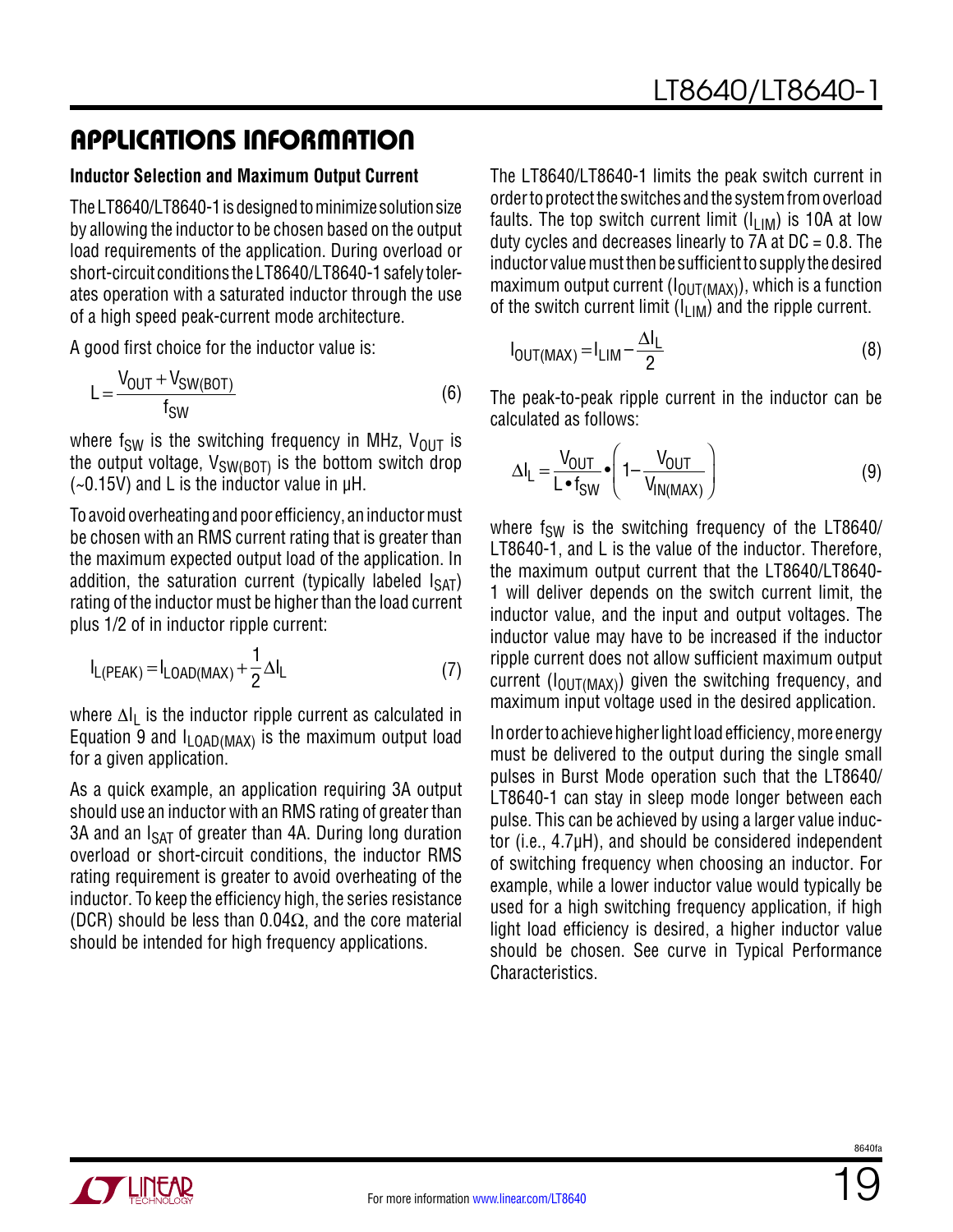The optimum inductor for a given application may differ from the one indicated by this design guide. A larger value inductor provides a higher maximum load current and reduces the output voltage ripple. For applications requiring smaller load currents, the value of the inductor may be lower and the LT8640/LT8640-1 may operate with higher ripple current. This allows use of a physically smaller inductor, or one with a lower DCR resulting in higher efficiency. Be aware that low inductance may result in discontinuous mode operation, which further reduces maximum load current.

For more information about maximum output current and discontinuous operation, see Linear Technology's Application Note 44.

For duty cycles greater than 50% ( $V_{\text{OUT}}/V_{\text{IN}} > 0.5$ ), a minimum inductance is required to avoid sub-harmonic oscillation. See Application Note 19.

### **Input Capacitors**

The  $V_{IN}$  of the LT8640/LT8640-1 should be bypassed with at least three ceramic capacitors for best performance. Two small ceramic capacitors of 1µF should be placed close to the part; one at the  $V_{\text{IN1}}/GND1$  pins and a second at  $V_{\text{IN2}}/G$ GND2 pins. These capacitors should be 0402 or 0603 in size. For automotive applications requiring 2 series input capacitors, two small 0402 or 0603 may be placed at each side of the LT8640/LT8640-1 near the  $V_{\text{IN1}}$ /GND1 and  $V_{IN2}/GND2$  pins.

A third, larger ceramic capacitor of 2.2µF or larger should be placed close to  $V_{IN1}$  or  $V_{IN2}$ . See layout section for more detail. X7R or X5R capacitors are recommended for best performance across temperature and input voltage variations.

Note that larger input capacitance is required when a lower switching frequency is used. If the input power source has high impedance, or there is significant inductance due to long wires or cables, additional bulk capacitance may be necessary. This can be provided with a low performance electrolytic capacitor.

A ceramic input capacitor combined with trace or cable inductance forms a high quality (under damped) tank circuit. If the LT8640/LT8640-1 circuit is plugged into a live supply, the input voltage can ring to twice its nominal value, possibly exceeding the LT8640/LT8640-1's voltage rating. This situation is easily avoided (see Linear Technology Application Note 88).

### **Output Capacitor and Output Ripple**

The output capacitor has two essential functions. Along with the inductor, it filters the square wave generated by the LT8640/LT8640-1 to produce the DC output. In this role it determines the output ripple, thus low impedance at the switching frequency is important. The second function is to store energy in order to satisfy transient loads and stabilize the LT8640/LT8640-1's control loop. Ceramic capacitors have very low equivalent series resistance (ESR) and provide the best ripple performance. For good starting values, see the Typical Applications section.

Use X5R or X7R types. This choice will provide low output ripple and good transient response. Transient performance can be improved with a higher value output capacitor and the addition of a feedforward capacitor placed between  $V<sub>OUT</sub>$  and FB. Increasing the output capacitance will also decrease the output voltage ripple. A lower value of output capacitor can be used to save space and cost but transient performance will suffer and may cause loop instability. See the Typical Applications in this data sheet for suggested capacitor values.

When choosing a capacitor, special attention should be given to the data sheet to calculate the effective capacitance under the relevant operating conditions of voltage bias and temperature. A physically larger capacitor or one with a higher voltage rating may be required.

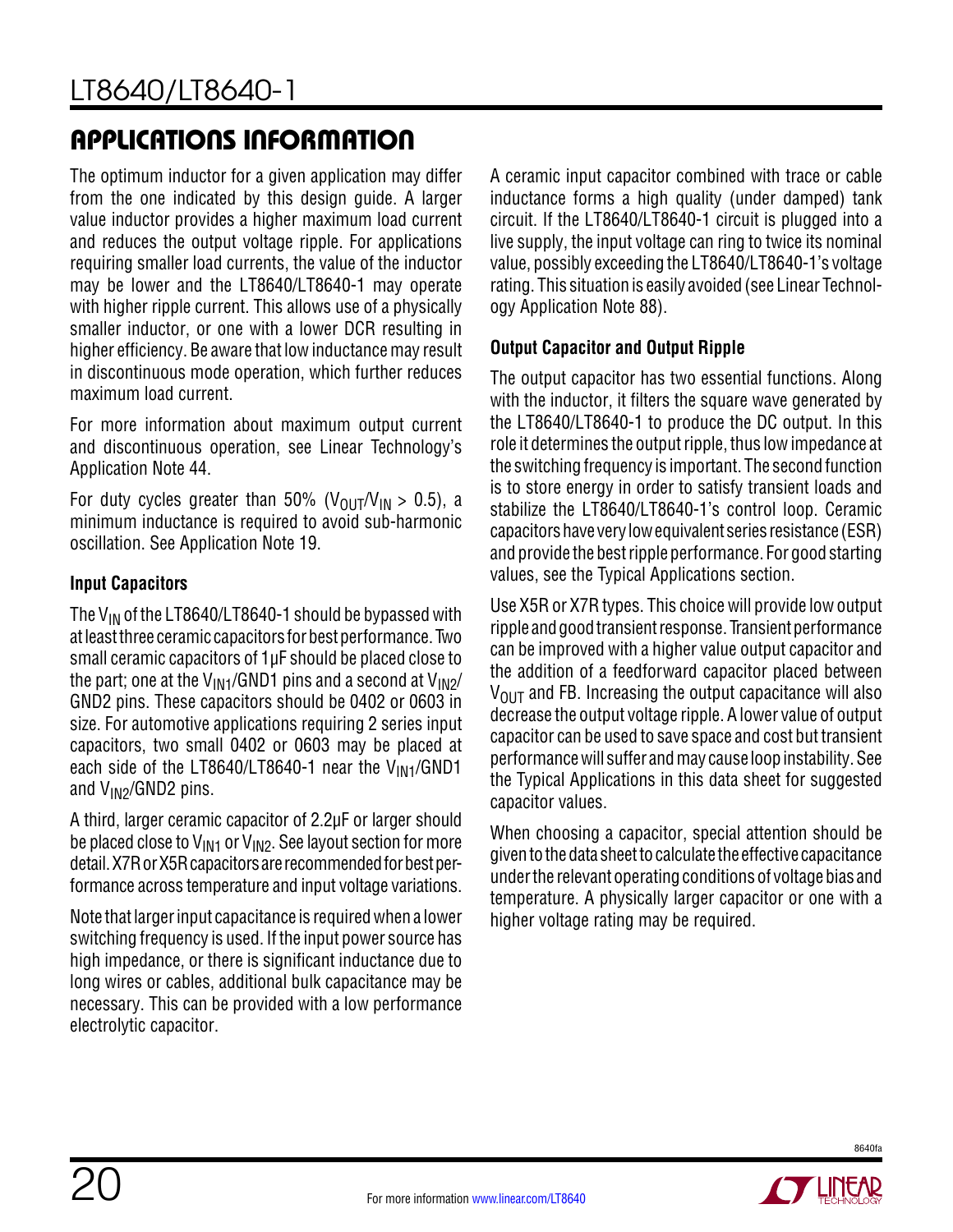#### **Ceramic Capacitors**

Ceramic capacitors are small, robust and have very low ESR. However, ceramic capacitors can cause problems when used with the LT8640/LT8640-1 due to their piezoelectric nature. When in Burst Mode operation, the LT8640/LT8640-1's switching frequency depends on the load current, and at very light loads the LT8640/LT8640- 1 can excite the ceramic capacitor at audio frequencies, generating audible noise. Since the LT8640/LT8640-1 operates at a lower current limit during Burst Mode operation, the noise is typically very quiet to a casual ear. If this is unacceptable, use a high performance tantalum or electrolytic capacitor at the output. Low noise ceramic capacitors are also available.

A final precaution regarding ceramic capacitors concerns the maximum input voltage rating of the LT8640/LT8640-1. As previously mentioned, a ceramic input capacitor combined with trace or cable inductance forms a high quality (underdamped) tank circuit. If the LT8640/LT8640-1 circuit is plugged into a live supply, the input voltage can ring to twice its nominal value, possibly exceeding the LT8640/ LT8640-1's rating. This situation is easily avoided (see Linear Technology Application Note 88).

#### **Enable Pin**

The LT8640/LT8640-1 is in shutdown when the EN pin is low and active when the pin is high. The rising threshold of the EN comparator is 1.0V, with 40mV of hysteresis. The EN pin can be tied to  $V_{IN}$  if the shutdown feature is not used, or tied to a logic level if shutdown control is required.

Adding a resistor divider from  $V_{\text{IN}}$  to EN programs the LT8640/LT8640-1 to regulate the output only when  $V_{IN}$  is above a desired voltage (see the Block Diagram). Typically, this threshold,  $V_{\text{IN}}(EN)$ , is used in situations where the input supply is current limited, or has a relatively high source resistance. A switching regulator draws constant power from the source, so source current increases as source voltage drops. This looks like a negative resistance load to the source and can cause the source to current limit or latch low under low source voltage conditions. The  $V_{\text{IN}}(EN)$ threshold prevents the regulator from operating at source voltages where the problems might occur. This threshold can be adjusted by setting the values R3 and R4 such that they satisfy the following equation:

$$
V_{IN(EN)} = \left(\frac{R3}{R4} + 1\right) \cdot 1.0V
$$
 (10)

where the LT8640/LT8640-1 will remain off until  $V_{IN}$  is above  $V_{\text{IN}(\text{EN})}$ . Due to the comparator's hysteresis, switching will not stop until the input falls slightly below  $V_{\text{IN}}(EN)$ .

When operating in Burst Mode operation for light load currents, the current through the  $V_{\text{IN(EN)}}$  resistor network can easily be greater than the supply current consumed by the LT8640/LT8640-1. Therefore, the V<sub>IN(EN)</sub> resistors should be large to minimize their effect on efficiency at low loads.

### **INTV<sub>CC</sub> Regulator**

An internal low dropout (LDO) regulator produces the 3.4V supply from  $V_{IN}$  that powers the drivers and the internal bias circuitry. The INTV $_{\text{CC}}$  can supply enough current for the LT8640/LT8640-1's circuitry and must be bypassed to ground with a minimum of 1µF ceramic capacitor. Good bypassing is necessary to supply the high transient currents required by the power MOSFET gate drivers. To improve efficiency the internal LDO can also draw current from the BIAS pin when the BIAS pin is at 3.1V or higher. Typically the BIAS pin can be tied to the output of the LT8640/LT8640-1, or can be tied to an external supply of 3.3V or above. If BIAS is connected to a supply other than  $V_{\text{OUT}}$ , be sure to bypass with a local ceramic capacitor. If the BIAS pin is below 3.0V, the internal LDO will consume current from  $V_{IN}$ . Applications with high input voltage and high switching frequency where the internal LDO pulls current from  $V_{\text{IN}}$  will increase die temperature because of the higher power dissipation across the LDO. Do not connect an external load to the  $INTV_{CC}$  pin.

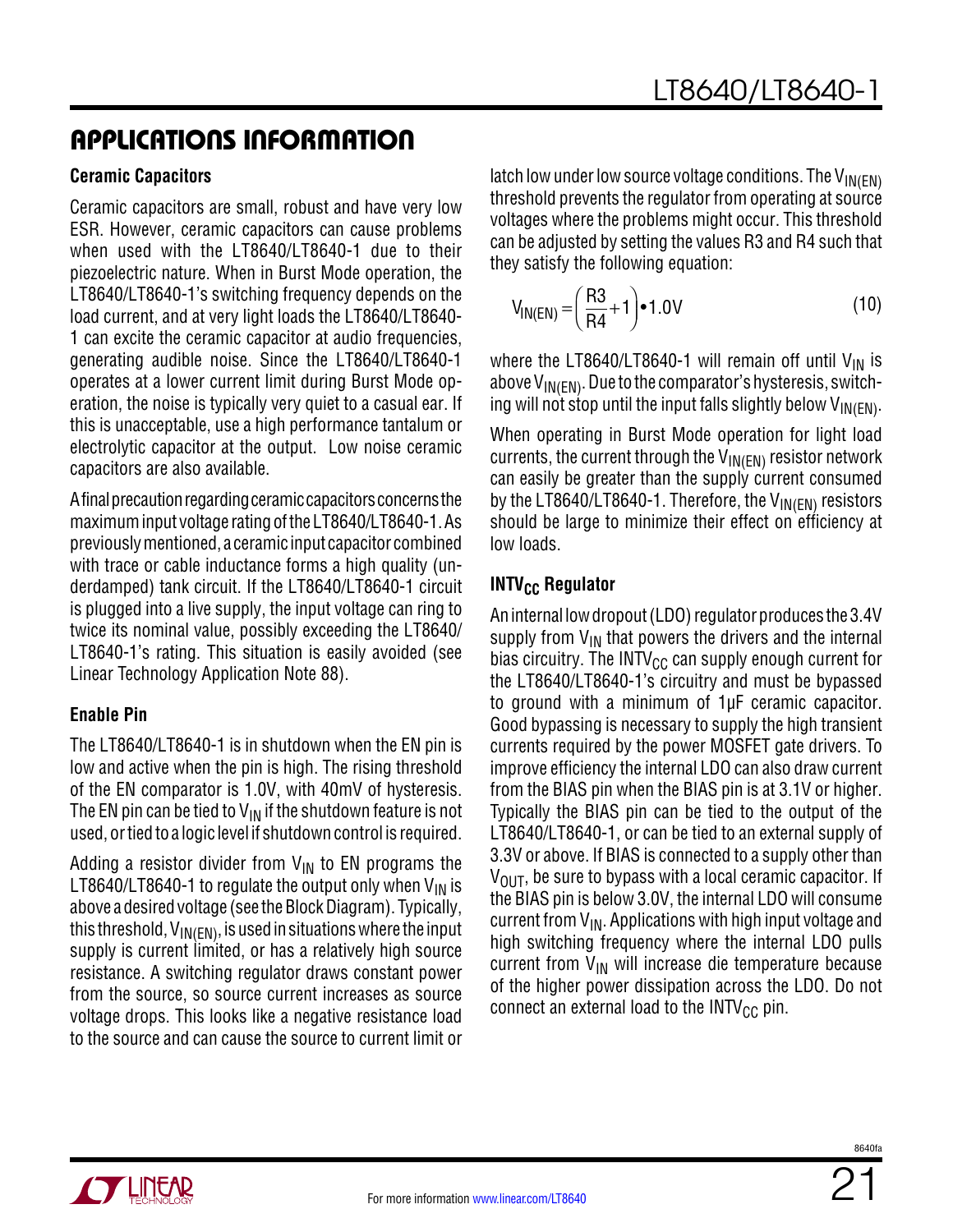### **Output Voltage Tracking and Soft-Start**

The LT8640/LT8640-1 allows the user to program its output voltage ramp rate by means of the TR/SS pin. An internal 1.9 $\mu$ A pulls up the TR/SS pin to INTV<sub>CC</sub>. Putting an external capacitor on TR/SS enables soft starting the output to prevent current surge on the input supply. During the soft-start ramp the output voltage will proportionally track the TR/SS pin voltage. For output tracking applications, TR/SS can be externally driven by another voltage source. From 0V to 0.97V, the TR/SS voltage will override the internal 0.97V reference input to the error amplifier, thus regulating the FB pin voltage to that of TR/SS pin. When TR/SS is above 0.97V, tracking is disabled and the feedback voltage will regulate to the internal reference voltage. The TR/SS pin may be left floating if the function is not needed.

An active pull-down circuit is connected to the TR/SS pin which will discharge the external soft-start capacitor in the case of fault conditions and restart the ramp when the faults are cleared. Fault conditions that clear the soft-start capacitor are the EN/UV pin transitioning low,  $V_{IN}$  voltage falling too low, or thermal shutdown.

### **Output Power Good**

When the LT8640/LT8640-1's output voltage is within the  $±8\%$  window of the regulation point, the output voltage is considered good and the open-drain PG pin goes high impedance and is typically pulled high with an external resistor. Otherwise, the internal pull-down device will pull the PG pin low. To prevent glitching both the upper and lower thresholds include 0.2% of hysteresis.

The PG pin is also actively pulled low during several fault conditions: EN/UV pin is below 1V, INTV $_{\rm CC}$  has fallen too low,  $V_{IN}$  is too low, or thermal shutdown.

### **Shorted and Reversed Input Protection**

The LT8640/LT8640-1 will tolerate a shorted output. Several features are used for protection during output short-circuit and brownout conditions. The first is the switching frequency will be folded back while the output is lower than the set point to maintain inductor current

control. Second, the bottom switch current is monitored such that if inductor current is beyond safe levels switching of the top switch will be delayed until such time as the inductor current falls to safe levels.

Frequency foldback behavior depends on the state of the SYNC pin: If the SYNC pin is low the switching frequency will slow while the output voltage is lower than the programmed level. If the SYNC pin is connected to a clock source, floated or tied high, the LT8640/LT8640-1 will stay at the programmed frequency without foldback and only slow switching if the inductor current exceeds safe levels.

There is another situation to consider in systems where the output will be held high when the input to the LT8640/ LT8640-1 is absent. This may occur in battery charging applications or in battery-backup systems where a battery or some other supply is diode ORed with the LT8640/LT8640-1's output. If the  $V_{IN}$  pin is allowed to float and the EN pin is held high (either by a logic signal or because it is tied to  $V_{IN}$ ), then the LT8640/LT8640-1's internal circuitry will pull its quiescent current through its SW pin. This is acceptable if the system can tolerate several  $\mu$ A in this state. If the EN pin is grounded the SW pin current will drop to near 1 $\mu$ A. However, if the V<sub>IN</sub> pin is grounded while the output is held high, regardless of EN, parasitic body diodes inside the LT8640/LT8640-1 can pull current from the output through the SW pin and the V<sub>IN</sub> pin. [Figure](#page-21-0) 5 shows a connection of the V<sub>IN</sub> and EN/UV pins that will allow the LT8640/LT8640-1 to run only when the input voltage is present and that protects against a shorted or reversed input.



**Figure 5. Reverse V<sub>IN</sub> Protection** 

<span id="page-21-0"></span>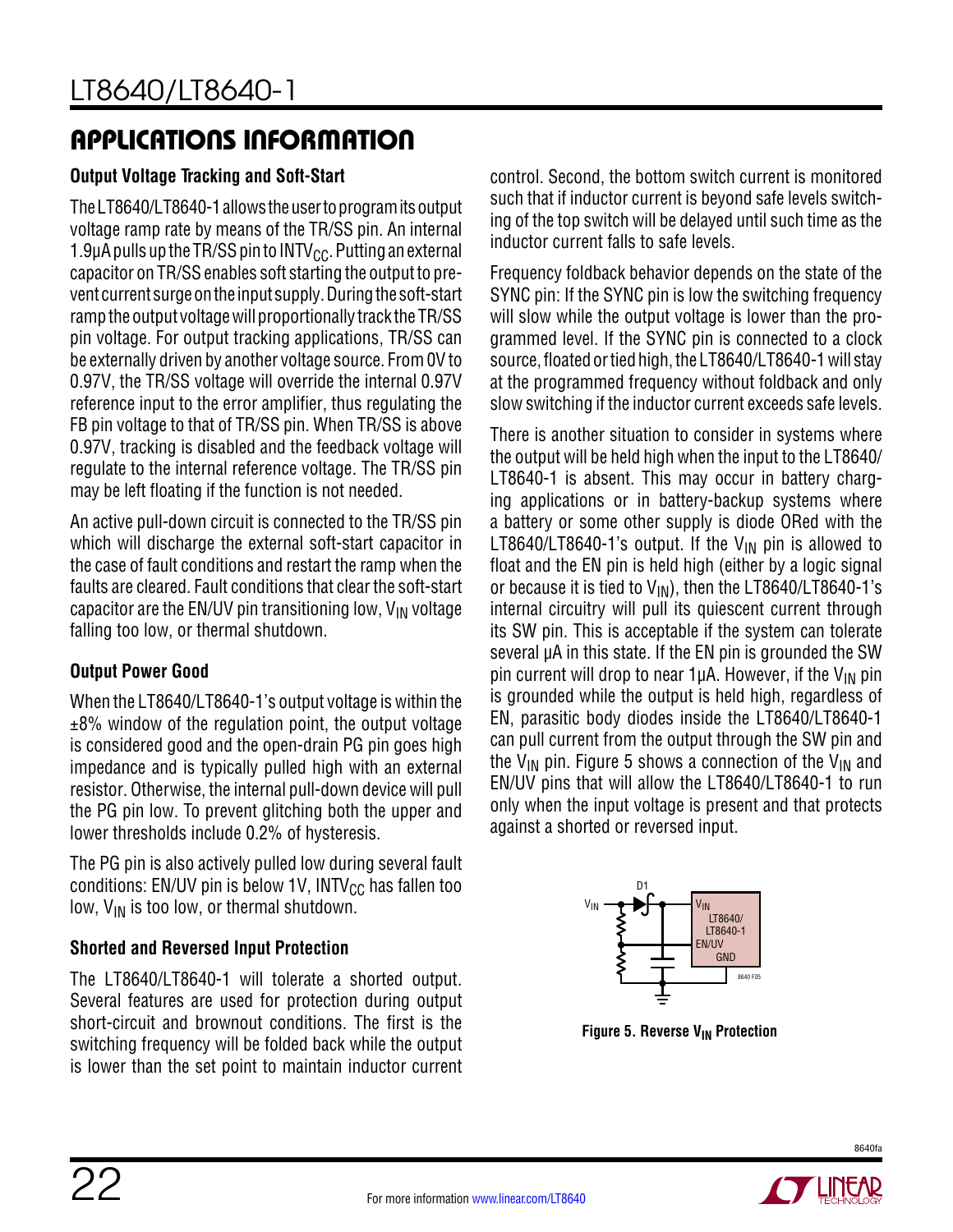#### **Thermal Considerations and Peak Output Current**

For higher ambient temperatures, care should be taken in the layout of the PCB to ensure good heat sinking of the LT8640/LT8640-1. The ground pins on the bottom of the package should be soldered to a ground plane. This ground should be tied to large copper layers below with thermal vias; these layers will spread heat dissipated by the LT8640/LT8640-1. Placing additional vias can reduce thermal resistance further. The maximum load current should be derated as the ambient temperature approaches the maximum junction rating. Power dissipation within the LT8640/LT8640-1 can be estimated by calculating the total power loss from an efficiency measurement and subtracting the inductor loss. The die temperature is calculated by multiplying the LT8640/LT8640-1 power dissipation by the thermal resistance from junction to ambient.

The internal overtemperature protection monitors the junction temperature of the LT8640/LT8640-1. If the junction temperature reaches approximately 170°C, the LT8640/

LT8640-1 will stop switching and indicate a fault condition until the temperature drops about 10°C cooler.

Temperature rise of the LT8640/LT8640-1 is worst when operating at high load, high  $V_{IN}$ , and high switching frequency. If the case temperature is too high for a given application, then either  $V_{IN}$ , switching frequency, or load current can be decreased to reduce the temperature to an acceptable level. [Figure](#page-22-0) 6 shows examples of how case temperature rise can be managed by reducing  $V_{IN}$ , switching frequency, or load.

The LT8640/LT8640-1's internal power switches are capable of safely delivering up to 7A of peak output current. However, due to thermal limits, the package can only handle 7A loads for short periods of time. This time is determined by how quickly the case temperature approaches the maximum junction rating. Figure 6 shows an example of how case temperature rise changes with the duty cycle of a 1kHz pulsed 7A load.



**Figure 6. Case Temperature Rise**



<span id="page-22-0"></span>**Figure 7. Case Temperature Rise vs 7A Pulsed Load**

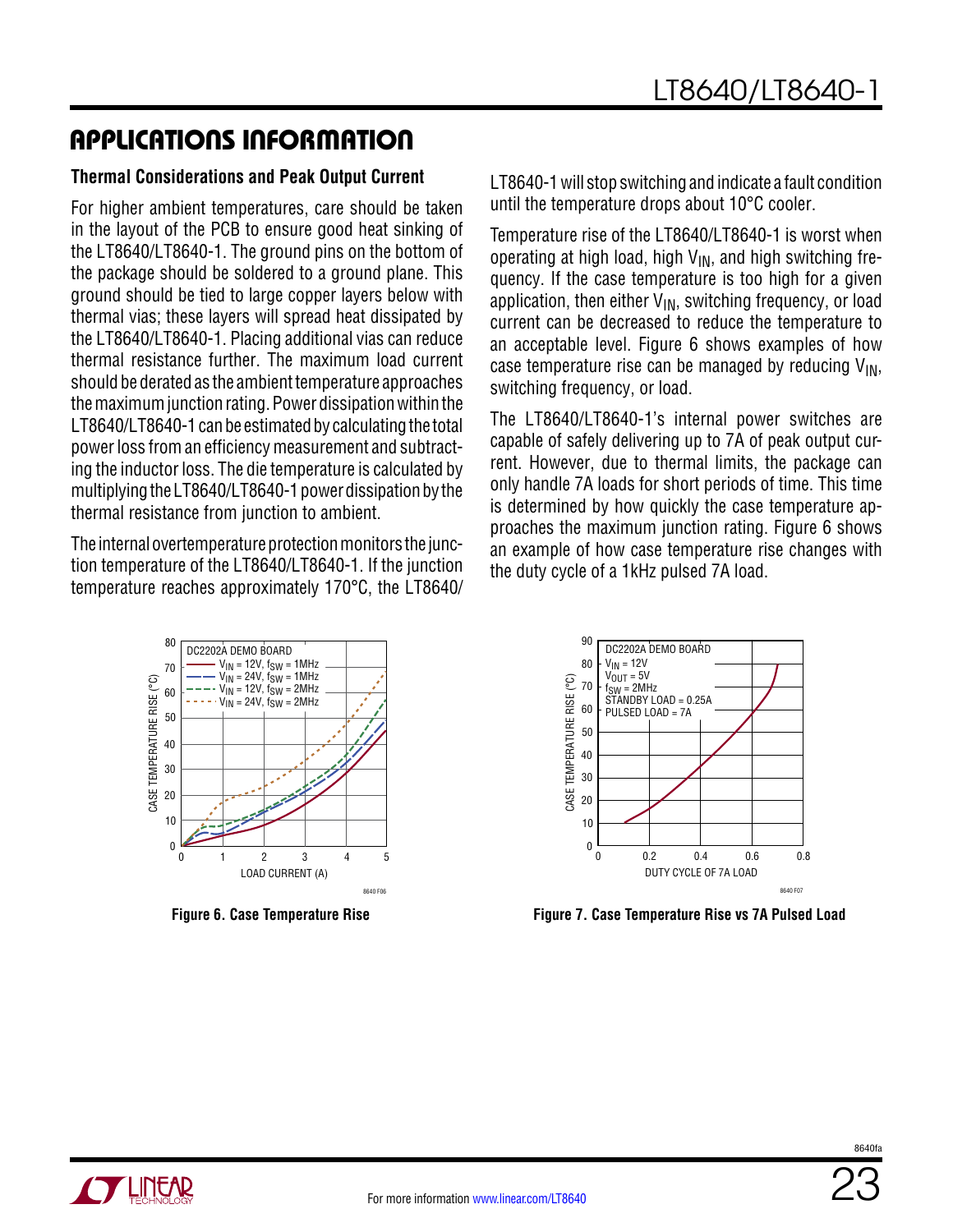## Typical Applications



#### **5V 5A Step-Down Converter**









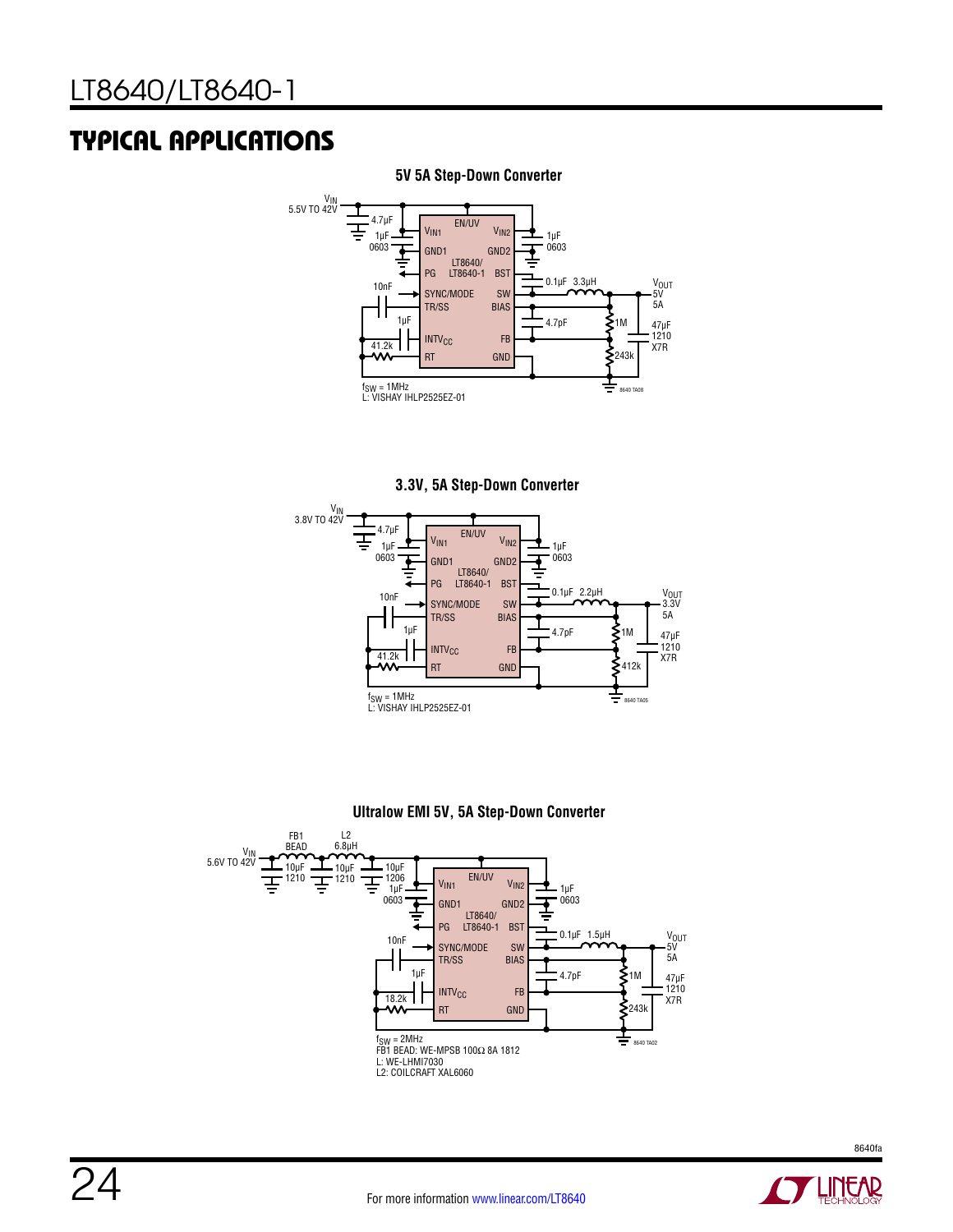### Typical Applications

**2MHz 5V, 5A Step-Down Converter**



**2MHz 3.3V, 5A Step-Down Converter**





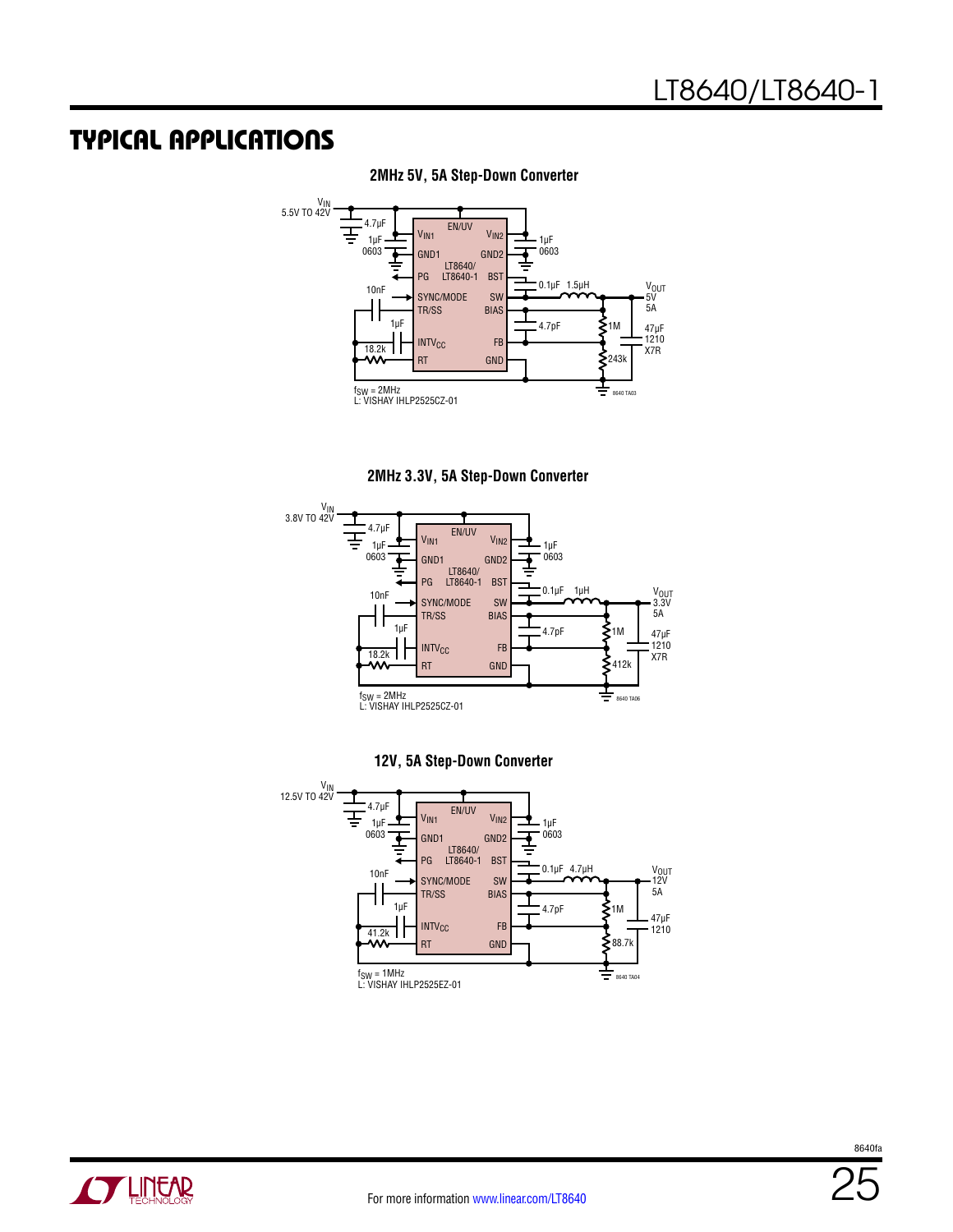### Package Description

**Please refer to <http://www.linear.com/designtools/packaging/>for the most recent package drawings.**



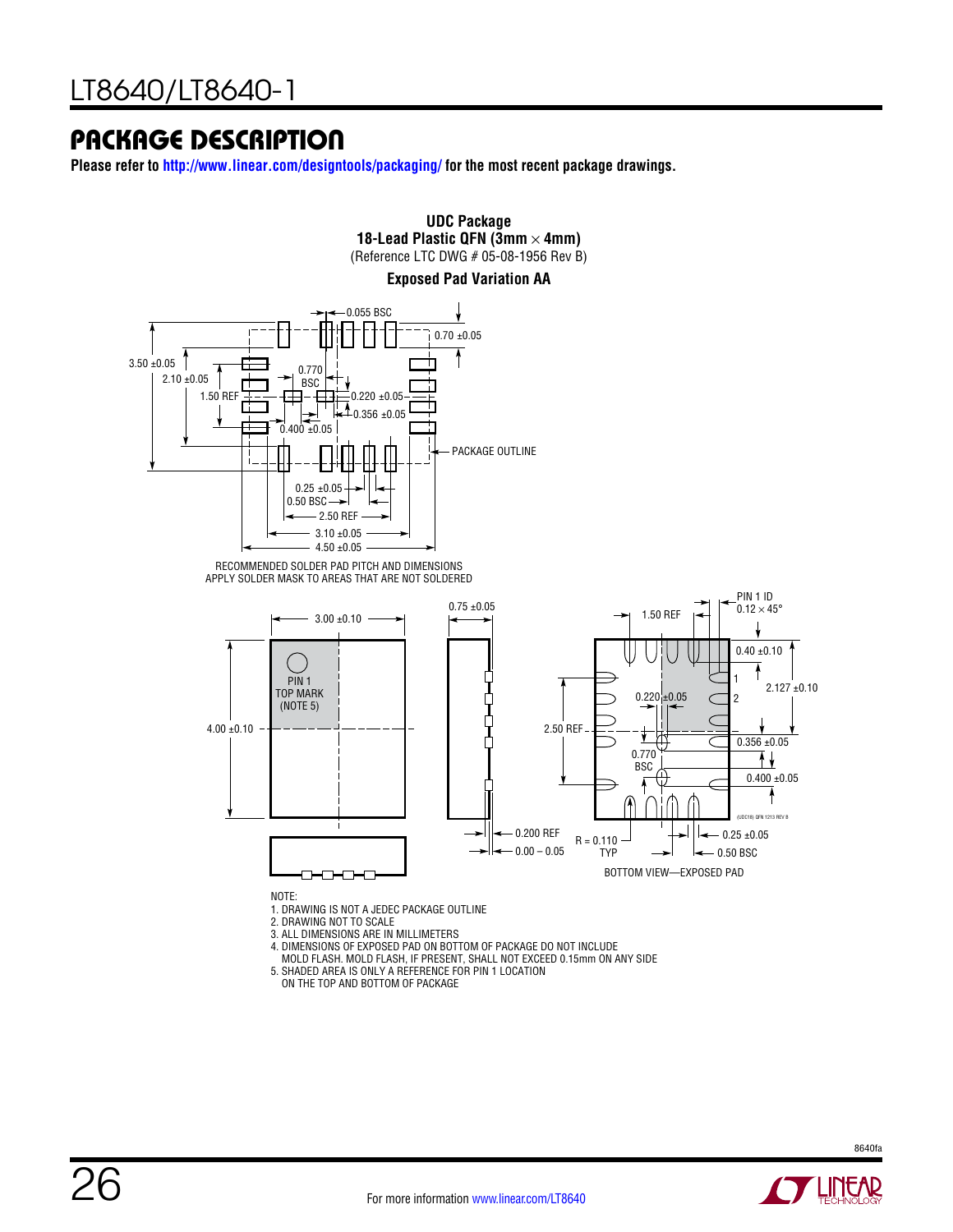### Revision History

| <b>REV</b> | <b>DATE</b> | <b>DESCRIPTION</b>                             | <b>PAGE NUMBER</b> |
|------------|-------------|------------------------------------------------|--------------------|
| A          | 10/15       | Added LT8640-1 Version to Title                | All                |
|            |             | Clarified Minimum On-Time to 35ns              | 1, 3               |
|            |             | Added LT8640-1 Version                         | 1, 2, 4            |
|            |             | Clarified SYNC/MODE Threshold                  | 3                  |
|            |             | Added LT8640-1 Version Specifications          | 4                  |
|            |             | Clarified Minimum Load Graph to Pulse Skipping |                    |
|            |             | Added LT8640-1 Version                         | 11 to 25           |